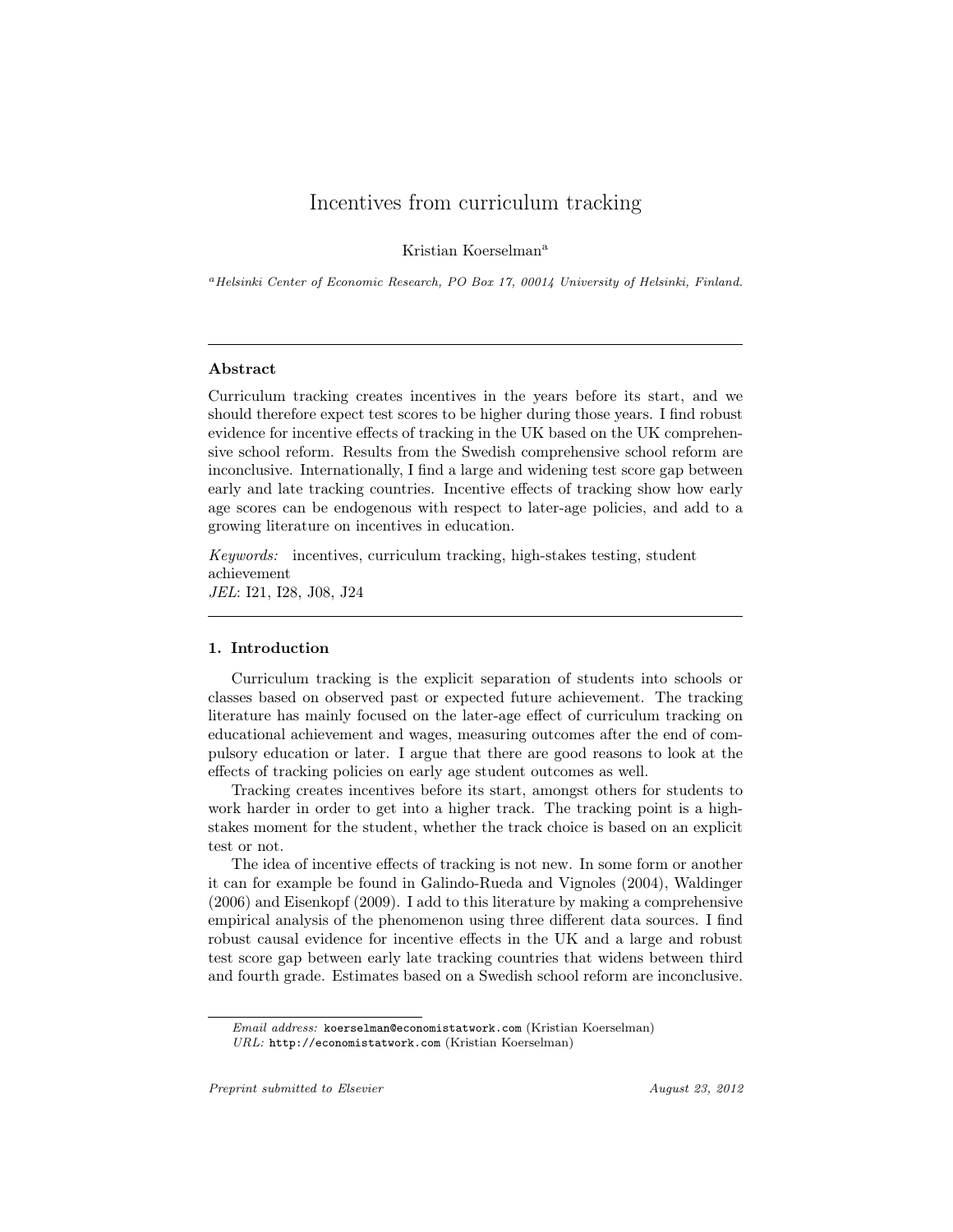Incentive effects of tracking have two main implications. First, they illustrate that early age educational outcomes are endogenous with respect to later age educational policies. This means that we should not use test scores at a certain age to evaluate policies before that age without taking into account policies after that age, that we should not blindly use value-added specifications to measure the later age effects of policy, and that regressing pre-policy outcomes on policy does not generally make for a good 'placebo test' of post-treatment identification.

Second, there is a growing literature on incentives and high-stakes testing in education (e.g. Bishop, 2006; Neal and Schanzenbach, 2010; Juerges, Schneider, Senkbeil and Carstensen, 2012). We know that high-stakes at the end of middle or high school can lead to higher student test scores and sometimes achievement. The results presented in this paper add to this, and show that institutional incentives affect measured achievement at earlier ages as well.

There are many mechanisms through which tracking can increase early test scores. There is a direct incentive for students at the margin of upper track entry to try to get into the upper track. Attending the higher track will give students a better peer group, will usually also leave open the possibility to enter higher education at the end of secondary school, and is a labor market signal of ability of its own. Teachers can also be incentivized because the track placement of their students is easily observable, making it easier for for principals to reward and punish teacher effort as well as easier for parents to choose higher achieving schools for their children.

Students and teachers may substitute effort from non-tested subjects to tested ones. Because of spillover effects between subjects, the net effect of tracking on achievement in non-tested subjects does however not have to be negative. (cf. Winters, Greene, and Trivitt, 2008)

Tracking policies may also affect the early curricula and teaching styles in a more institutionalized way. The educational system may evolve towards stressing early achievement more, especially in tested subjects. Of course, the direction of causality can also run the other way if early achievement oriented regions have refrained from delaying the tracking point (cf. Betts, 2010).

All of these mechanisms suggest that we should expect early test scores to be higher under an early tracking regime relative to a late tracking regime. The effects should be particularly large for students close to the margin of upper track attendance. Very good or very poor students may not feel directly incentivized because they cannot influence their track placement in any case. The effects on these students do however not have to be zero. There may be positive or negative peer effects from other students, and all students will be influenced by changes to the curriculum or teaching style.

It seems reasonable to think that test score increases do not (only) occur instantaneously at the tracking point itself, but that there is a period of time leading up to the tracking point during which students' test scores grow at an accelerated pace. It is less clear whether we should expect students in the late tracking regime to catch up during middle school or not. Test scores certainly converge after the start of early tracking in Hanushek and Woessmann (2006),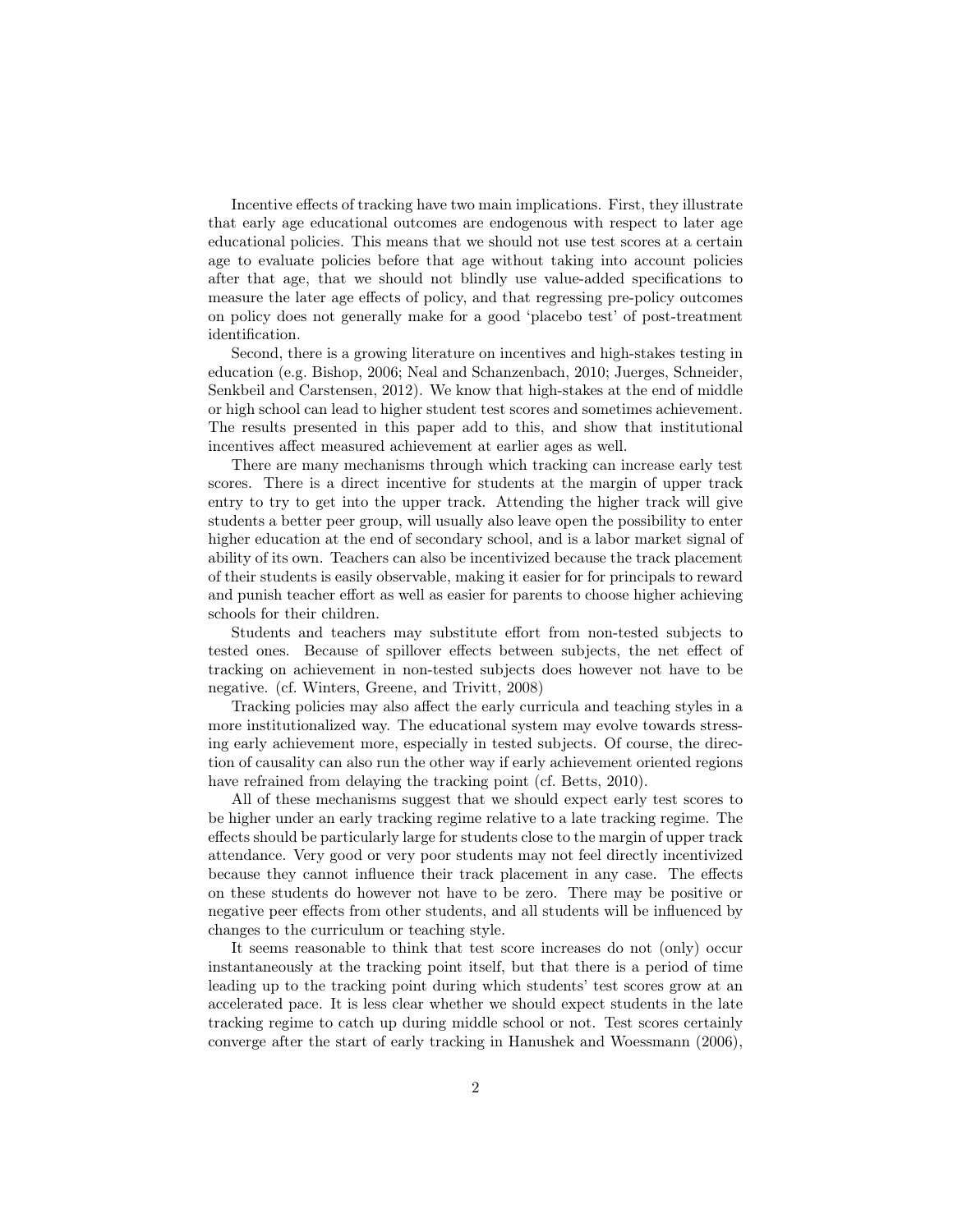but it is hard to tell whether this is because of to incentive-induced catchup growth among late tracking countries or because comprehensive schools are genuinely more efficient.

#### 2. UK evidence for incentive effects

Since the Second World War, the larger part of the UK has gradually gone from a tracked to a comprehensive school system. In the old system (Figure 1, top half), students took the co-called Eleven Plus achievement test around age 11. Those who did well enough on the Eleven Plus were allowed to enter a upper track grammar school. Grammar school students could acquire an Ordinary Level General Certificate of Education or O-level at age 16, and an Advanced Level General Certificate of Education or A-level at age 18, after which they could enter higher education. Students who failed to qualify for grammar school usually entered a vocational secondary modern. Secondary modern students could either acquire a Certificate of Secondary Education or CSE at age 16, or leave the education system one year earlier. The highest grade on the CSE was regarded as equivalent to an O-level.

Because the upper track was limited in size, and because the admittance procedure was noisy, not even top students could be certain of a place in the upper track. This can also be seen from Figure 2, where I have plotted the 10th, 50th and 90th percentiles of the predicted probability of upper track attendance based on age 7 test scores, parental educational attainment and socio-economic status and other background variables. The median predicted probability of entering the upper track was less than 10%, and even in the 10th decile group of age 7 test scores, the median predicted probability of upper track attendance was only marginally higher than 50%.



Figure 1: The main British secondary school systems around 1969.

In the tracked system (top), an age 11 test determined access to the upper track. In the comprehensive system (bottom), all students attended the same middle school. Triangles indicate common exits from secondary education: at the end of compulsory education but before taking the O-level or CSE examinations at the end of middle school; after completing middle school; after taking the A-level examinations at the end of high school.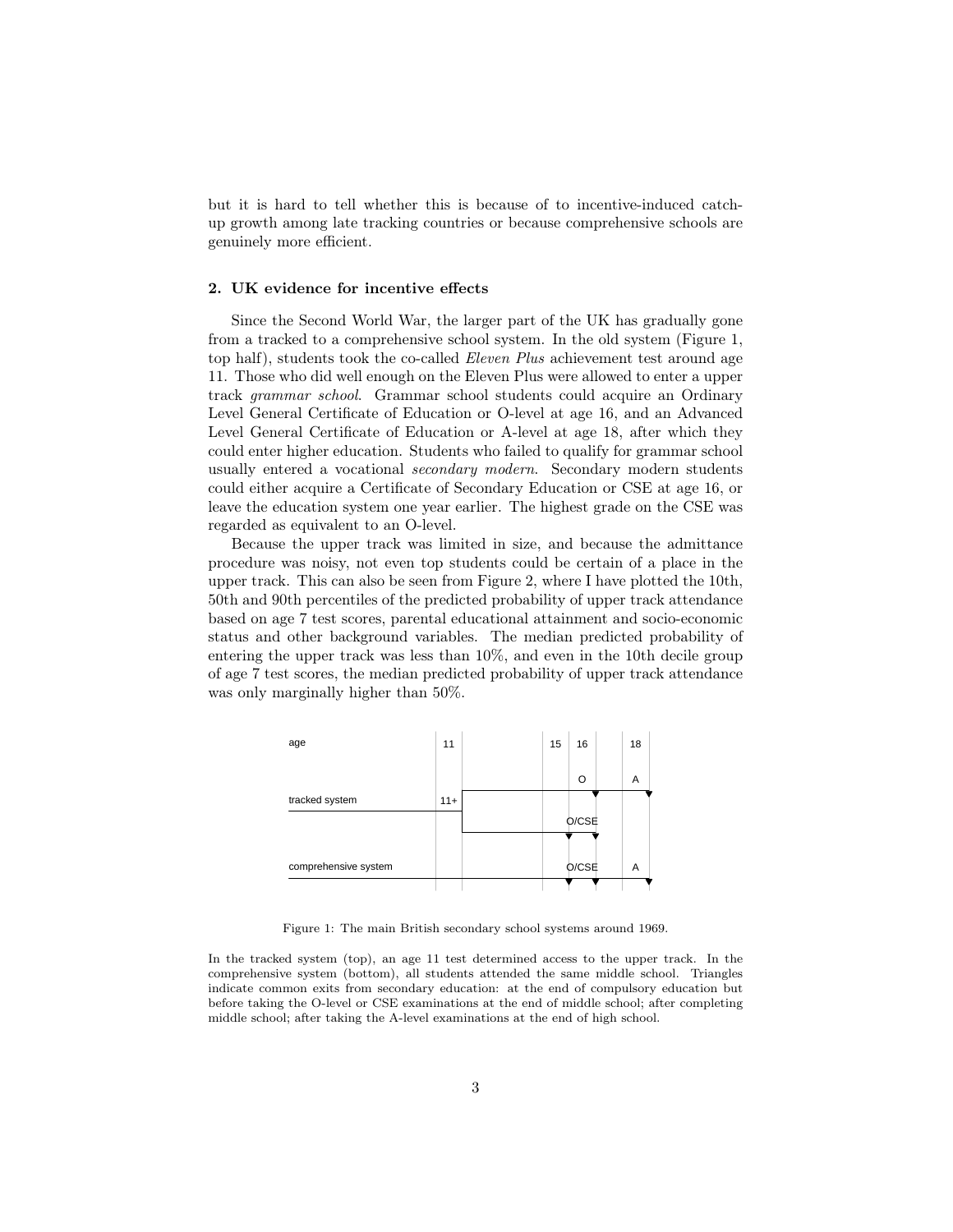

Figure 2: Limited capacity in upper tracks.

The figure shows the median predicted probability of upper track attendance (circles) as well as its 10th–90th percentage range (lines) by age 7 test score decile group. Though upper track attendance was unlikely for low achievers, not even high achievers could be certain of a place in the upper track. Data: NCDS (University of London 2008).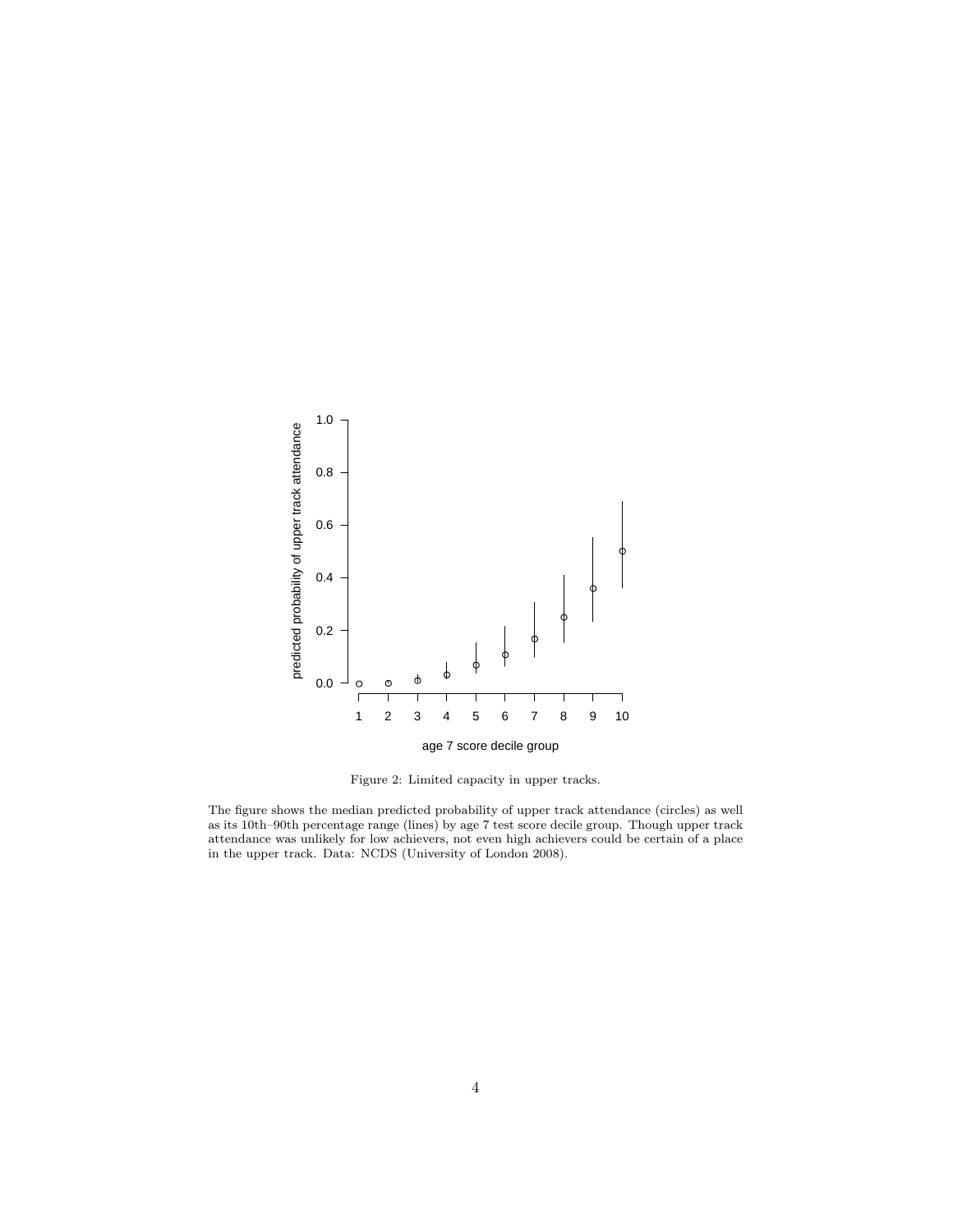In 1964, the Labour government entered the elections with a promise to abolish the tracked educational system, and wanted to impose the new comprehensive system "as rapid as possible." Once in government however, the Labour government "requested" rather than demanded that Local Education Authorities (LEAs) change their policies.

The hesitant Labour attitude was induced by both practical and political concerns. On the one hand, extensive planning was needed in order to create the new schools, in part because of existing investment in school buildings. On the other hand, LEAs had had considerable autonomy in setting educational policies themselves since 1944, and their position was strengthened by the rather narrow Labour majority in parliament in combination with opposition against reform from within the Labour party.

In the end, comprehensive schooling was implemented in a region-by-region, school-by-school fashion, both by merging or converting existing schools and by creating new ones. (Government Circular 10/65, 1965; Benn and Chitty 1996, ch. 1; Kerckhoff, Fogelman, Crook and Reeder, 1996, ch. 2)

The new comprehensive schools aimed to make available to all children "all that is valuable in grammar school education" (Government Circular 10/65, 1965). Even though the different comprehensive schools were organized in different ways, the key characteristic of the new schools was that selection did not take place at age 11, but rather through voluntary exit at the compulsory schooling age of 15 or otherwise at the CSE or O-level examination. I have illustrated this in the bottom half of Figure 1.

When using comprehensive school reforms to identify the effects of tracking, it is important that the reform did not include other simultaneous changes that also affect outcomes. In this particular case, we are interested in the effects on test scores at the end of primary school. To the best of my knowledge, no simultaneous changes were made to the British primary school system in the years leading up to the reform. This stands in contrast with the Swedish comprehensive school reform covered below, where simultaneous curricular and other changes were made to primary schools.

The survey most appropriate to study the UK reform is the longitudinal National Child Development Study (University of London, 2008) or NCDS. It aims to follow all those born in Great Britain in the week starting on the 3rd of March 1958. The 1958 cohort turned 11 in 1969, when one part of the cohort was selected into one of two tracks, while the other part entered the comprehensive school system. I will use the 1958 sweep (at the time called Perinatal Mortality Survey) as well as the 1965, 1969 and 1974 sweeps, when the subjects were 0, 7, 11 and 16 years old.

As can be seen from Table 1, out of the full sample of 18558 students 11098 are left after we require age 7 and age 11 test scores as well as geographical information to be known. I treat the other 7460 as missing at random conditional on observables.

It is not a priori clear what tracking status should be assigned to private schools. I judge that to treat private schools as missing on the tracking variable is the more conservative choice, and will report estimates excluding this group.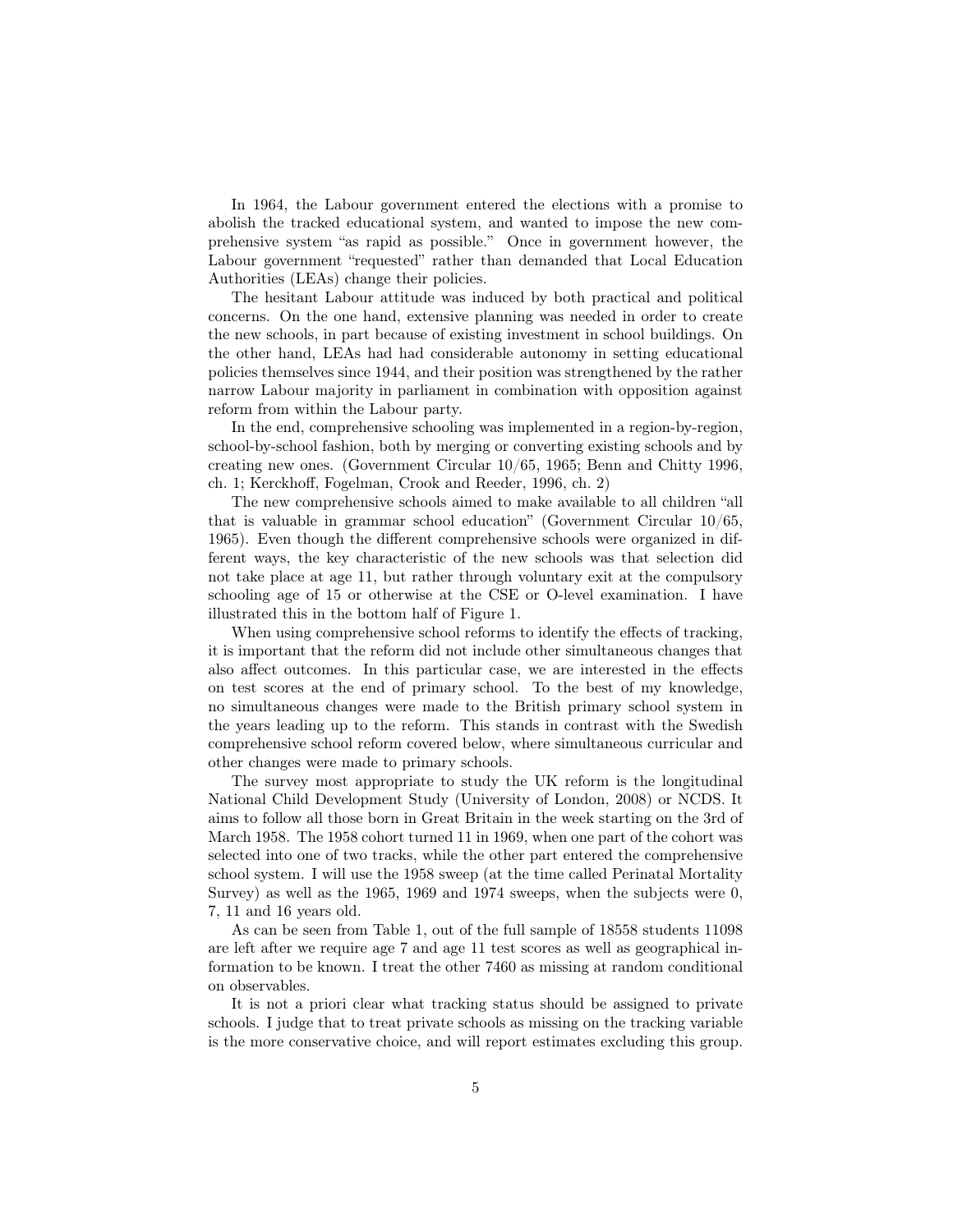|                             | students | difference |
|-----------------------------|----------|------------|
| full sample                 | 18558    | $\theta$   |
| age 7 and 11 scores known   | 12066    | $-6492$    |
| age 11 LEA known            | 11098    | $-968$     |
| tracking status known       | 8114     | $-2984$    |
| tracking change not in 1969 | 7150     | $-964$     |

Table 1: NCDS sample sizes.



Figure 3: Number of students in sample by reform year.

The students in the sample all turned 11 in 1969, at which point they were split into tracks in the pre-reform system. Those entering comprehensive secondary schools (reform year before 1969) should be expected to have lower age 11 scores than those entering schools that reformed after 1969.

Note: The main reason for missing tracking information is students attending private schools.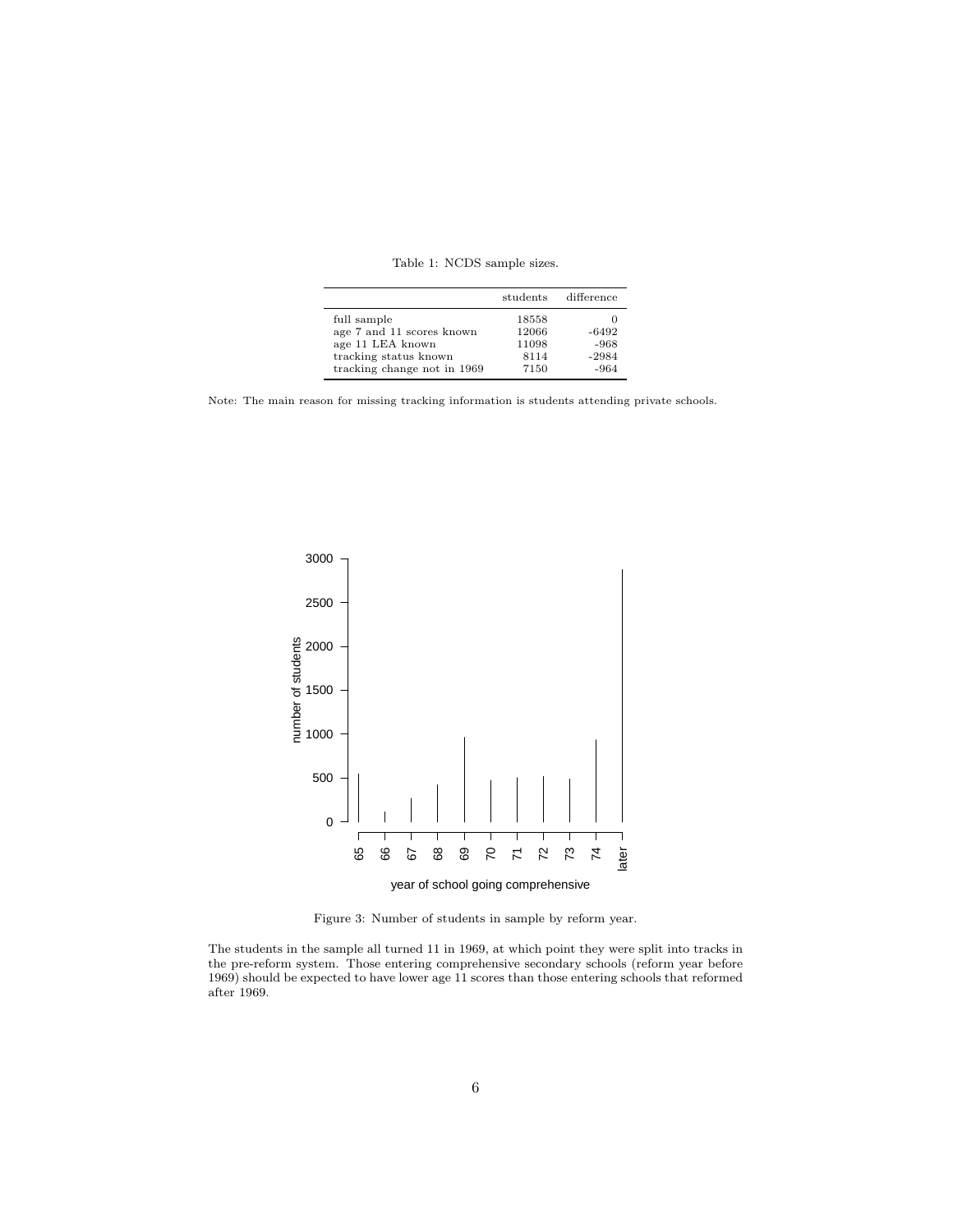A small number of private schools indicate in the survey that they are comprehensive. When I include these as comprehensive, and other private schools as tracked, the empirical results stay virtually unchanged.

Another 2984 students disappear from the sample when we exclude private schools and require tracking information to be known. I also disregard students whose schools turned comprehensive in the very year they took the age 11 test, because it is unclear what information they had on the status of their future schools. I have 7150 students left in the final sample.

The 1974 sweep of the NCDS recorded the tracking status and reform year of the school the individuals were attending at that point. This measure can be used to reconstruct the year of reform relative to 1969, the year the individuals entered the secondary school system.

The distribution of students exposed to the different reform years in the sample can be seen from Figure 3. The students on the left side of the figure entered a secondary school that had reformed before 1969, and could be sure of its comprehensive status. Those on the right side entered a school that reformed only after 1969, and so faced a tracked system when they did the test. Students may have had some information on the coming reform, but their subjective probability of entering a tracked system will have been smaller the later the reform actually took place. Students in the 'later' category were never part of a comprehensive school during their educational career. I encode tracking status at age 11  $(T)$  as a dummy indicating whether the student's school turned comprehensive before 1969, or after.

There are multiple measures of age 11 achievement in the data that can be used as outcome variables: a general ability test containing both verbal and non-verbal items, a reading comprehension test and a mathematics/arithmetic test. In addition to these, we have teacher assessments of student abilities in different domains.

Using test scores as outcome variables is problematic in various ways. Test scores usually only carry ordinal information. This means that both the absolute and relative score distances between students in different parts of the distribution are arbitrary (cf. Koerselman, 2011). In the case of the NCDS test scores, some of the test score distributions are strongly negatively skewed. There is however no reason to assume that the distribution of achievement has such skew, and compared to a symmetric distribution using untransformed test scores would have the effect of weighting the outcomes of low achieving students heavier.

Instead, I assume that student achievement is an unidimensional, normally distributed latent trait, and try to extract it. First, I convert all test score distributions to z-scores. Then, I take the first principal component of the transformed scores to end up with a measure of general achievement. This process also reduces measurement error from any of the specific tests.

Even though test scores now follow a symmetric distribution, the units the scores are expressed in are still meaningless. I therefore express outcomes in standard deviations. This however means that measurement error in the test score will lead to bias in the estimated treatment effects as expressed in standard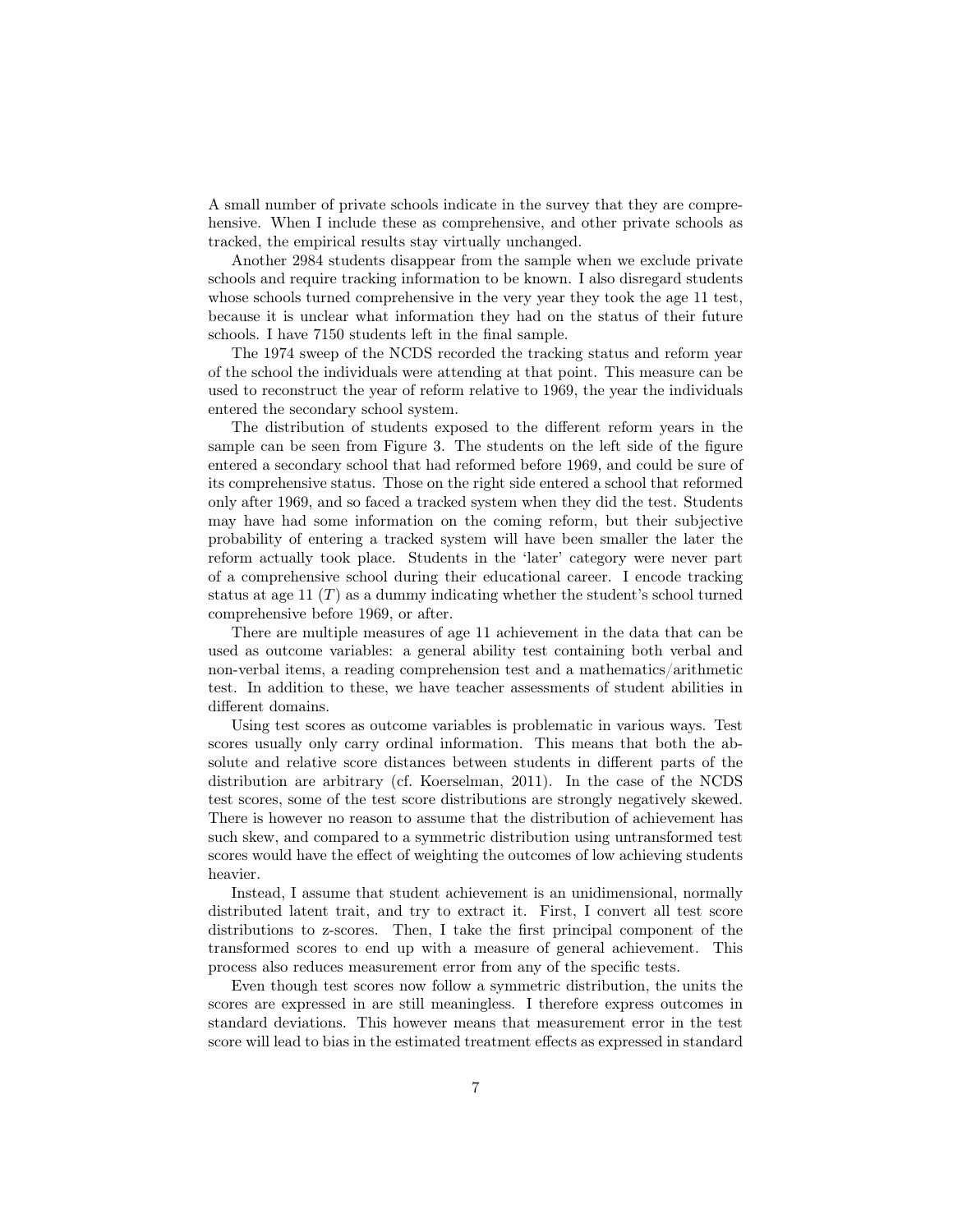Table 2: NCDS, means of selected variables

|                                            | tracked areas | comprehensive areas |
|--------------------------------------------|---------------|---------------------|
| father highly educated                     | 0.20          | 0.17                |
| father high SES                            | 0.22          | 0.17                |
| father reads to child every week (age 7)   | 0.34          | 0.31                |
| child height below first quintile (age 11) | 0.18          | 0.21                |
| arithmetic score (age 7)                   | 0.01          | $-0.06$             |

Notes: A father is counted as highly educated if his ISCED level is 3 or higher. A father is counted as high SES if his social class is professional or manegerial/technical. The first four variables have been constructed for illustrative purposes. The regressions include indicators for each level of the original variables.

deviations of the latent trait. Test noise adds to test score variance, and the noisier the test is, the more we will overestimate the width of the latent trait distribution. Because we divide our estimates by the standard deviation of the distribution, the estimates will be biased towards zero if test scores are noisy. Intuitively, the noisier a test is the less treatment will be able to change standardized test outcomes.

To solve this problem, I calculate the reliability ratio of the age 11 principal component under the assumption that all measurement error is white noise. This allows me to inflate the measures' standard deviations in such a way that the point estimates will be expressed in standard deviations of the signal. Estimated noise is however low for the principal component with reliability ratios close to unity. The difference between this method and simply reporting effect sizes of the principal component is therefore small in practice.

I select two groups of control variables. The first group  $A_i$  consists of the z-scores of age 7 tests and teacher ratings. These include the results of a word recognition and word comprehension test, a copying designs test to assess perceptuo-motor abilities, a draw-a-man test to assess general mental and perceptual abilities, and an arithmetic test.

The second group  $X_i$  is a selection of a wide variety of parent and student background variables. It consists of parental social status and a measure of their wealth, parental educational attainment and reading habits, measures of parental involvement in the child's education at age 7, parental region of birth, the student's gender as well as the student's within-gender height quintile group at age  $11 - a$  proxy for health.<sup>1</sup>

The variables in  $X_i$  are meant are meant to as fully as possible catch the determinants of age 11 achievement. For example, students may do worse on the age 11 tests if they are of poor health, if they come from a lower class, lower educated family without a reading culture at home, if their parents are uninterested in their education, or if their parents are migrants. All these variables are

<sup>1</sup>NCDS variables n1687, n199, n186, n187, n43, n44, n1434, n1436, n622 and dvht11. I refer to the NCDS documentation for a more detailed description of these variables. In addition to these, I use the ISCED level of parental education as calculated by Sharon Simonton.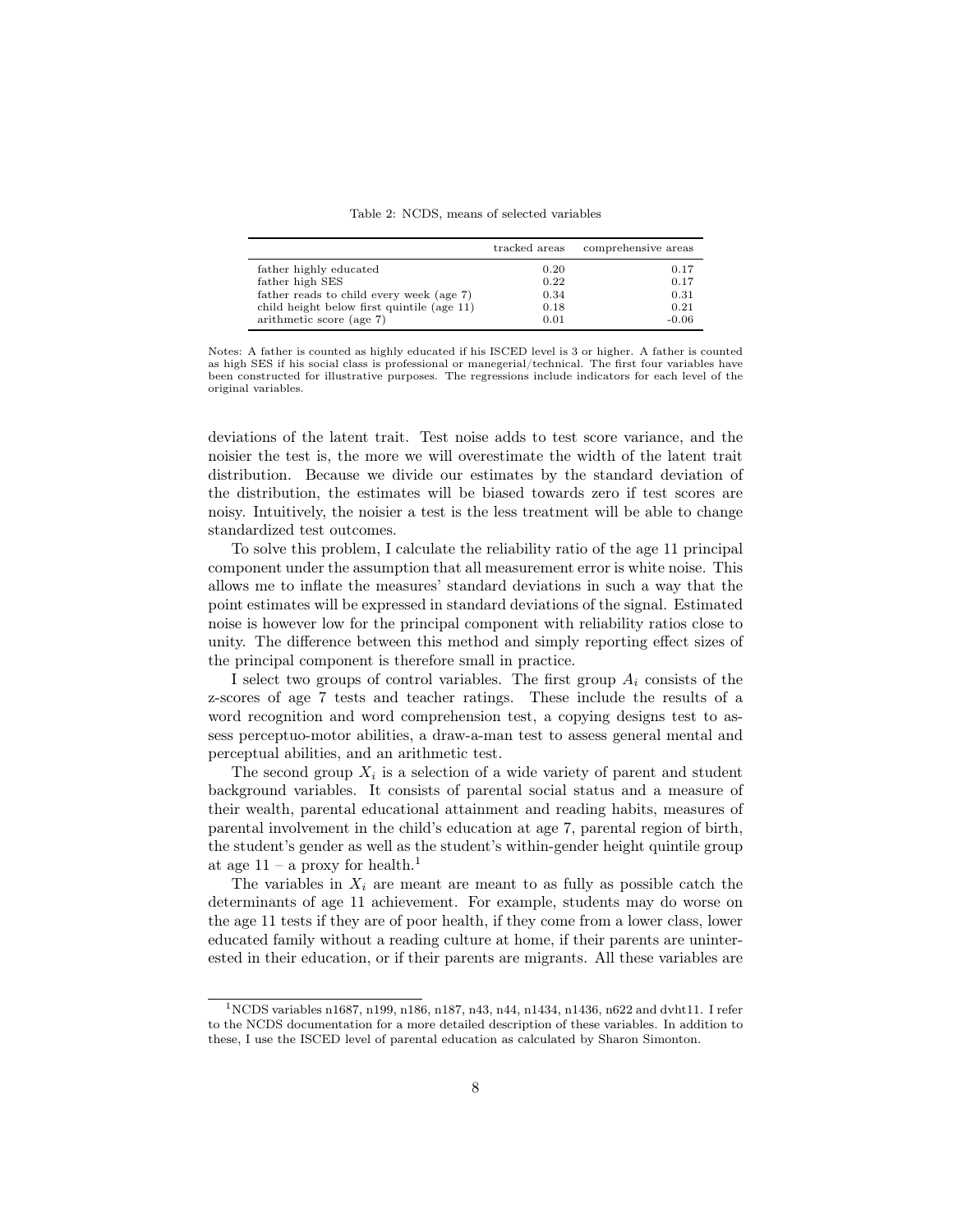qualitative, and to capture as much variation as possible  $X_i$  contains dummy variables for each of the values that they take.

Individual and LEA identifiers are available directly from the data, but in addition I construct school identifiers in such a way that students are treated as attending the same school if their school was located in the same LEA and reformed in the same year. This reduces problems with the reform-induced restructuring of LEA schools.

To take into account the hierarchical nature of the data, I estimate a multilevel or hierarchical linear model (e.g. Gelman and Hill, 2007; Pinheiro and Bates, 2009) with regressors and error terms on different, nested levels. For the baseline regressions there are two levels: individuals, and schools, but I also estimate models where the higher level is the LEA or the reform year instead.

While multilevel models differ conceptually from methods based on least squares, the estimates of the incentive effects as well as the associated standard errors are always based on the higher level and are close to those obtained from OLS on data aggregated to the higher level.

Unfortunately for our purposes, reforms were not implemented at random. Richer, right-wing areas were slower to reform (Benn and Chitty, 1996, ch. 1; Galindo-Rueda and Vignoles, 2004). The consequences can also be seen from Table 2. Students in reform areas had less educated fathers, with lower socioeconomic status, experienced less parental involvement in their education and were shorter on average, an indication of relatively poor health. Unsurprisingly, they also had lower test scores at age 7.

Because of the nonrandomness of the reform, a simple comparison of tracked and comprehensive areas or schools s

$$
y_{s,i} = \alpha + T_s \beta + \varepsilon_s + \varepsilon_i \tag{1}
$$

is likely to show incentive effects even if none exist in reality. Successful identification of the causal effect of tracking will have to come from adequately controlling for primary school inputs such as ability and parental and student background variables.

I claim that controlling for age 7 scores  $A_i$ 

$$
y_{s,i} = \alpha + T_s \beta + A_i \gamma + \varepsilon_s + \varepsilon_i \tag{2}
$$

is enough to remove almost all of the bias due to the the nonrandomness of the reform. A natural way to check this is to add individual background variables as well

$$
y_{s,i} = \alpha + T_s \beta + A_i \gamma + X_i \delta + \varepsilon_s + \varepsilon_i \tag{3}
$$

and see if the estimate of  $\beta$  changes much. If it does not, this suggests that controlling for age 7 scores is indeed removing most of the selection.

There is a second kind of selection problem. Even if the reforms would have been carried out at random, students may not have complied with the treatment assigned to their school by moving. Families with good students have an incentive to move to a tracked area when faced with a comprehensive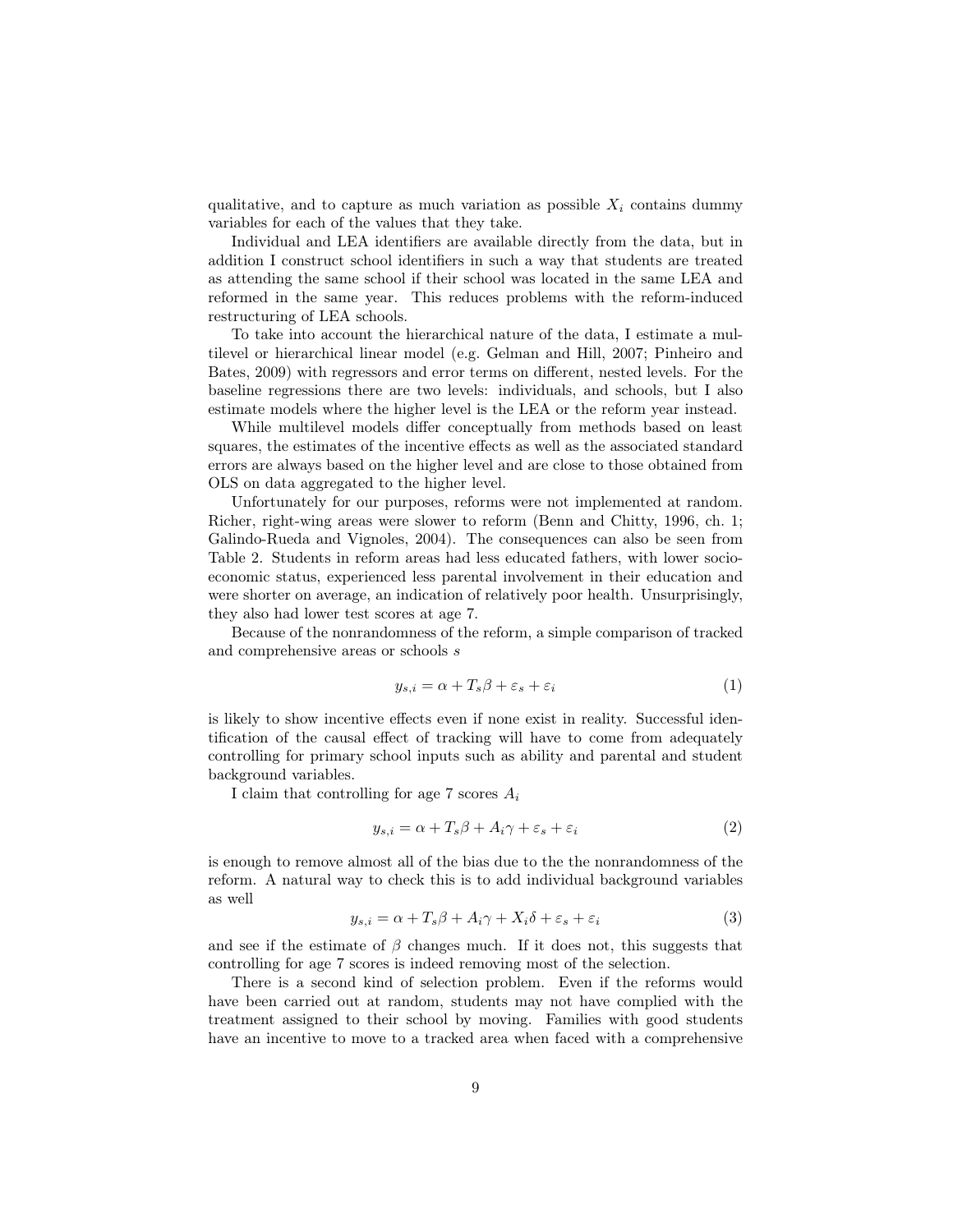secondary school, while families with poor students may seek out comprehensive areas.

In areas where upper track schools remained, the new comprehensive school may in effect have become the new lower track school, with the upper track school attracting all good pupils. Since we can control for ability and background, both forms of selection will lead to an overestimate of incentive effects only to the degree that movers are unobservably different in the expected direction.

In specification (4), I restrict the sample to students who did not move to a different LEA between ages 7 and 11. This reduces the number of students from 7150 to 5634, and the number of schools from 645 to 556 because the sampling method causes individual schools to be represented by small numbers of students.

If between-region selection is a major problem, the estimate of incentive effects should be considerably lower in this specification, since it excludes the presumably higher scoring students that moved to tracked areas and the presumably lower scoring students that moved to comprehensive areas.

In specification (5), I group by Local Education Authority: the policy-setting authority of which there are 167 in the sample. I use the proportion of tracked students within the LEA as a measure of tracking. If observed differences between tracked and comprehensive students are due to poor students sorting into comprehensive schools and good students into upper track schools within mixed LEAs, we, we should expect the estimate of incentive effects to be considerably lower in this specification as well. Since tracking is an LEA-level variable in specification (5), this specification also addresses concerns that the standard errors reported for the other specifications may be too small since they are calculated on schools rather than on LEAs.

Incentive effects can both be direct through changed student incentives or indirect though peer effects and changed teacher behavior. We should expect lower direct incentive effects among those who have little hope of entering the upper track in any case as well as among those who could be certain of a place in the upper track. As can be seen from Figure 2, the upper track was extremely selective. Only very few students could be certain of a place in the upper track while the median student had an estimated probability of upper track attendance of slightly less than 10%.

In order to try to separate direct from indirect effects, I create an additional variable indicating whether the student has a predicted probability of upper track attendance of less than 10%. I regard these students as not competitive for the upper track. These students should thus mostly be exposed to indirect incentive effects. In specification  $(6)$ , I interact this variable with T to see how much of the incentive effects are direct.

Additionally, I try to look for evidence of heterogeneous effects with regards to the timing of the reform. Those who entered a comprehensive secondary school could be certain of its status, but those entering a school that still had to reform will have experienced stronger incentives the further away they perceived the reform to be. We should expect students entering tracked schools not only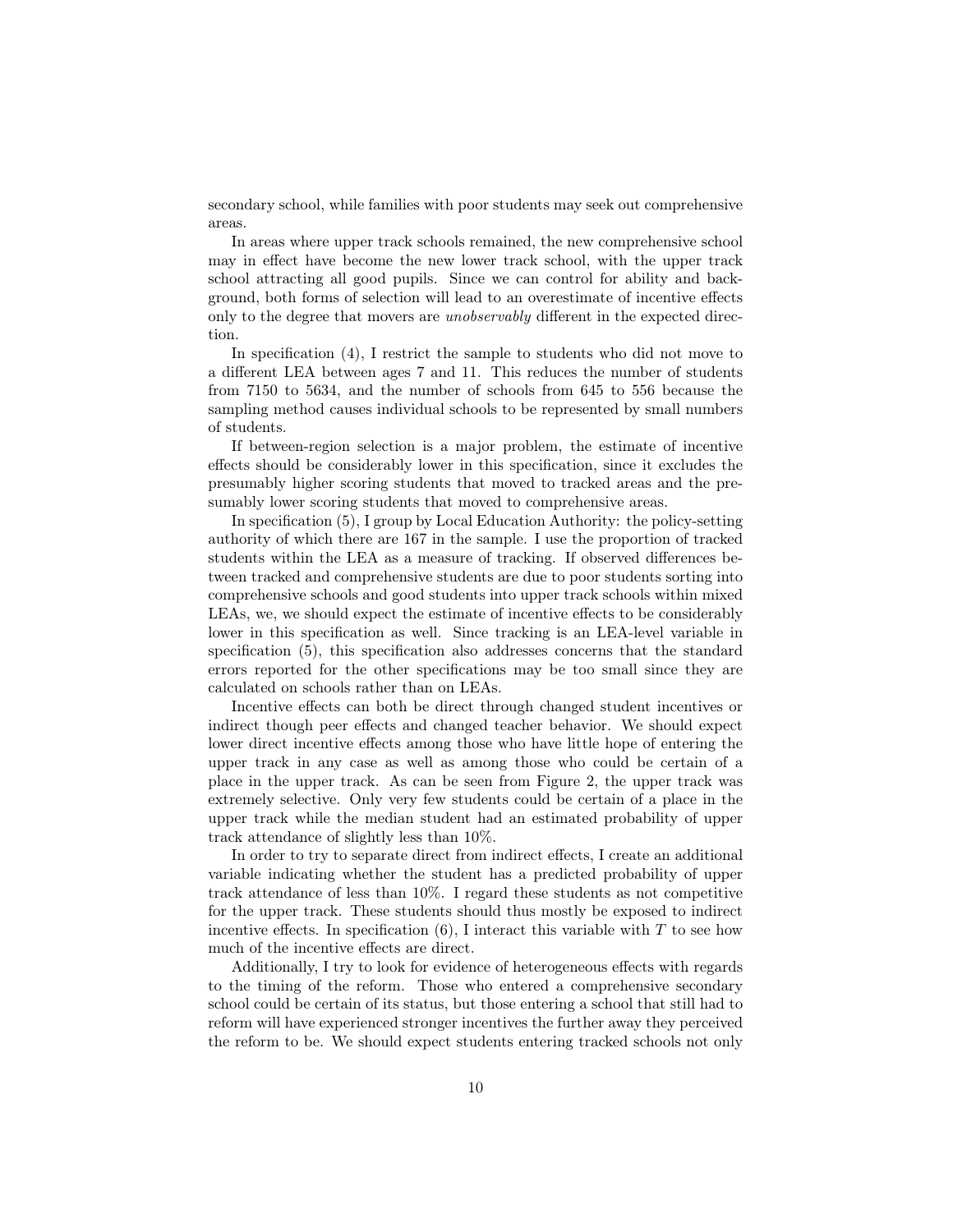Table 3: Incentive effects in the UK.

| specification                        | (1)                   | $\left( 2\right)$     | $\left( 3\right)$     | $^{(4)}$              | $\left(5\right)$   | (6)                   |
|--------------------------------------|-----------------------|-----------------------|-----------------------|-----------------------|--------------------|-----------------------|
| tracking $(T)$                       | 0.148<br>0.044        | 0.098<br>0.023        | 0.095<br>0.022        | 0.098<br>0.023        | 0.102<br>0.034     | 0.169<br>0.029        |
| $T \times \text{not competitive}$    |                       |                       |                       |                       |                    | $-0.138$<br>0.036     |
| ability $(A_i)$                      |                       | yes                   | yes                   | yes                   | yes                | yes                   |
| controls $(X_i)$                     |                       |                       | yes                   | yes                   | yes                | yes                   |
| students<br>groups<br>grouping level | 7150<br>645<br>school | 7150<br>645<br>school | 7150<br>645<br>school | 5634<br>556<br>school | 7150<br>167<br>LEA | 7150<br>645<br>school |

Notes: Dependent variable: UK achievement age 11 (1969). Standard errors are calculated on the (higher) grouping level, and are shown in italics.

to have higher test scores than those entering comprehensive schools, but also to have higher test scores the further the reform lay in the future.

Results from the first six specifications can be seen from Table 3. Column (1) shows that the unadjusted relationship between the tracking variable and age 11 scores is 0.148 of a UK standard deviation. This is a sizable difference, but probably an overestimate of the causal effect.

Turning to column (2), we can see that the estimated effect indeed declines to 0.098 standard deviations when we control for the nonrandom nature of the tracking reforms using age 7 scores. Controlling by age 7 scores only may not be enough to remove all selection, and I therefore add the wide range of background variables described above to the next specification. The result can be seen from column (3). The estimate only decreases by 0.003 standard deviations. This strongly suggests that age 7 test scores pick up most of the selection, and that the nonrandom implementation of the reform is not an obstacle to identification of its effects on early test scores.

In column (4) we see the regression results using nonmovers only. The sample size is now smaller, reducing precision slightly. Importantly, the estimate of the effect of tracking is now larger. This suggests that conditional on covariates, selective moving between LEAs is not a problem for identification.

In column (5) we see the LEA level regression results. Again, estimates are larger than under the baseline specification (3). This suggests that selective moving within the LEA is not an obstacle to identification either. A closer look at the LEA-level errors (available from the author) shows that incentive effects are almost linear in the proportion of the LEA that is tracked, also suggesting that within-LEA selection is not a large problem.

Because students are grouped at a higher level in specification (5) than in specifications (1) through (4), the standard errors are somewhat larger. However, estimates are still significant at the 5% level, and the use of this higher grouping level does not change any qualitative conclusions.

Column (6) shows the results of adding an interaction term between track-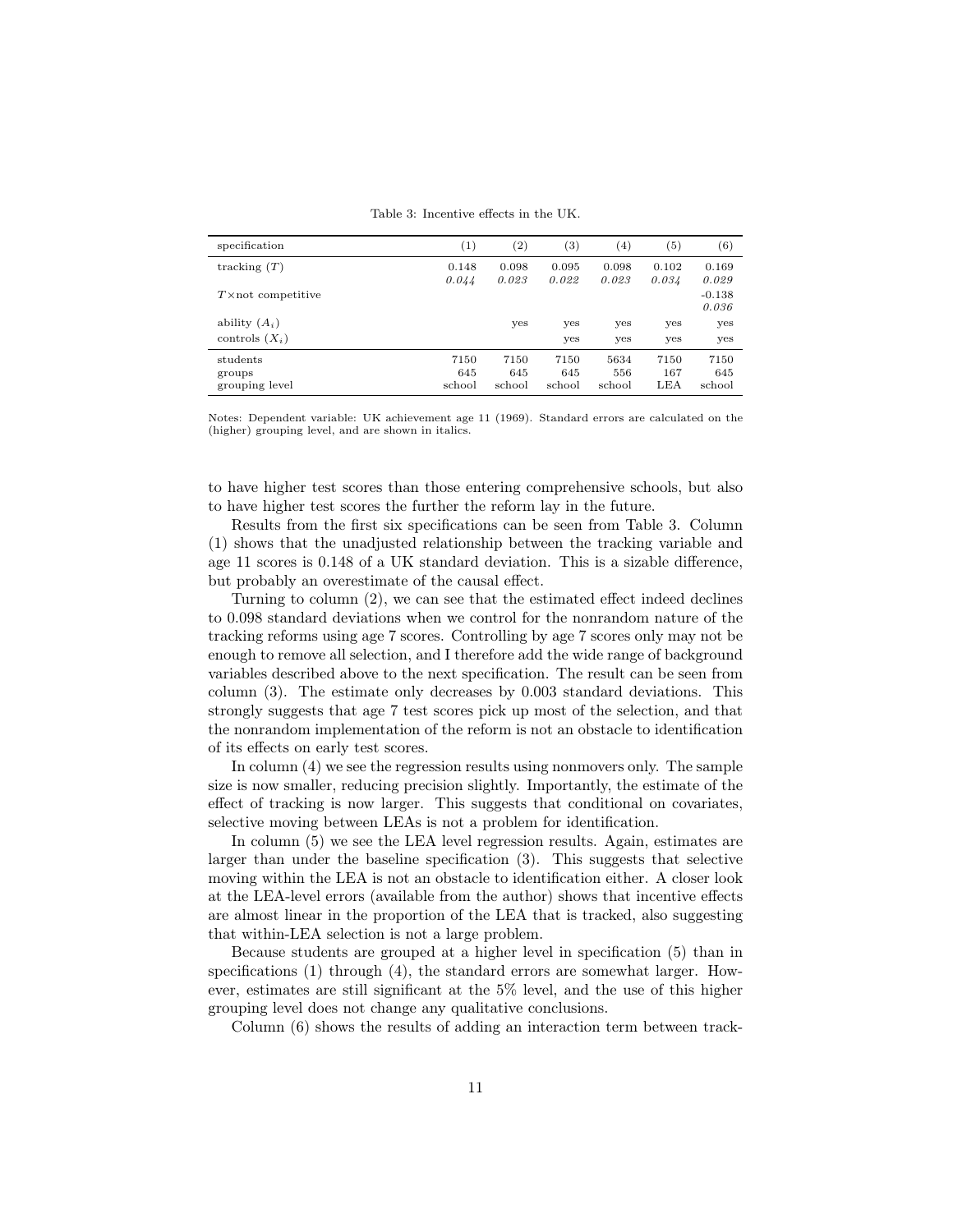ing and the student not being competitive for the upper track. The estimates show that the incentive effect on competitive students is about 0.17 standard deviations, and that the effect on those that are not competitive is about 0.03. This suggests that direct incentive effects are more important than net indirect effects through teachers and peers.

The results in column (6) are also an additional indication that the observed effects are due to the reform rather than selection. If the results were due to selection, we would expect the effects on uncompetitive students to be much larger.

In Figure 4, I have illustrated estimated incentive effects by year. The estimated difference between tracked and comprehensive regions, as indicated by the difference between the two solid lines, is now slightly lower because the results are weighted by year rather than by school. As expected, an increasing pattern is visible in the right half of the figure, with test scores being higher for students whose schools reformed later. This suggests that incentive effects were not as large for those that knew that could expect that even if they failed their age 11 test, they would still have ended up in a comprehensive school by the time they exited secondary education.

Summarizing, the identification of incentive effects from British data looks credible. There were no substantial changes made to the primary school system at the time, implying that the measured reform effect plausibly represents changed incentives. The biggest other threats to identification are the nonrandom nature of changes in tracking policies as well as noncompliance by parents and students. The estimated effect of tracking on achievement growth between ages 7 and 11 is however virtually unchanged when I add a wide range of background variables as controls, lending credibility to the identification strategy. Neither excluding movers nor using LEA-level tracking variables changes the point estimate much. Incentive effects occur almost exclusively among students who stood a reasonable chance of entering the upper track at all. This adds further support to hypothesis that the observed differences are indeed due to incentive effects.

#### 3. The Swedish comprehensive school reform

In the Sweden of the 1940s, there was a widespread feeling that that the educational system was inadequate for the country's needs. It was increasingly difficult to enter one of the limited number of upper track lower secondary schools, and this problem was only to increase when the big cohorts born immediately after the war were to enter secondary education.

The lower track was felt to be lacking as well. Other countries had been increasing the length of compulsory education, and Sweden was seen as falling behind. At the same time, the educational system was becoming a tool for the emancipation both of women and of the rural areas. It was also to foster democratic values, not by indoctrination but by "promoting respect for truth and the motivation to find it." (Statens Offentliga Utredningar, 1948, p. 3)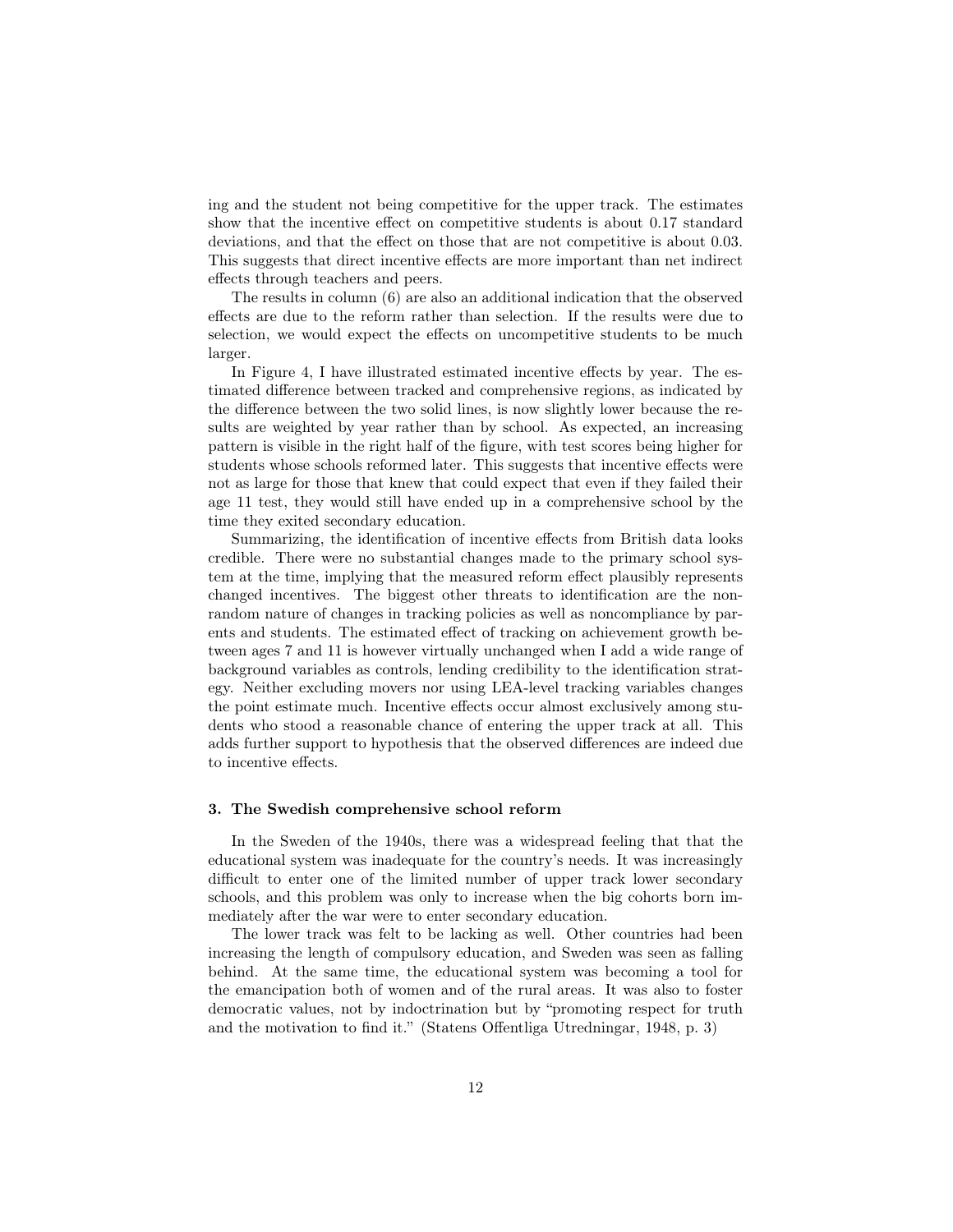

Figure 4: Incentive effects in the UK.

The figure shows regression-adjusted test score differences by reform year. Secondary schools left of the divide turned comprehensive before the NCDS students could enter them, and did not provide the incentives that the tracked schools on the right side provided them with. Multilevel regression by reform year. The horizontal lines represent the year-level estimate (p<0.05), dots indicate year-level errors.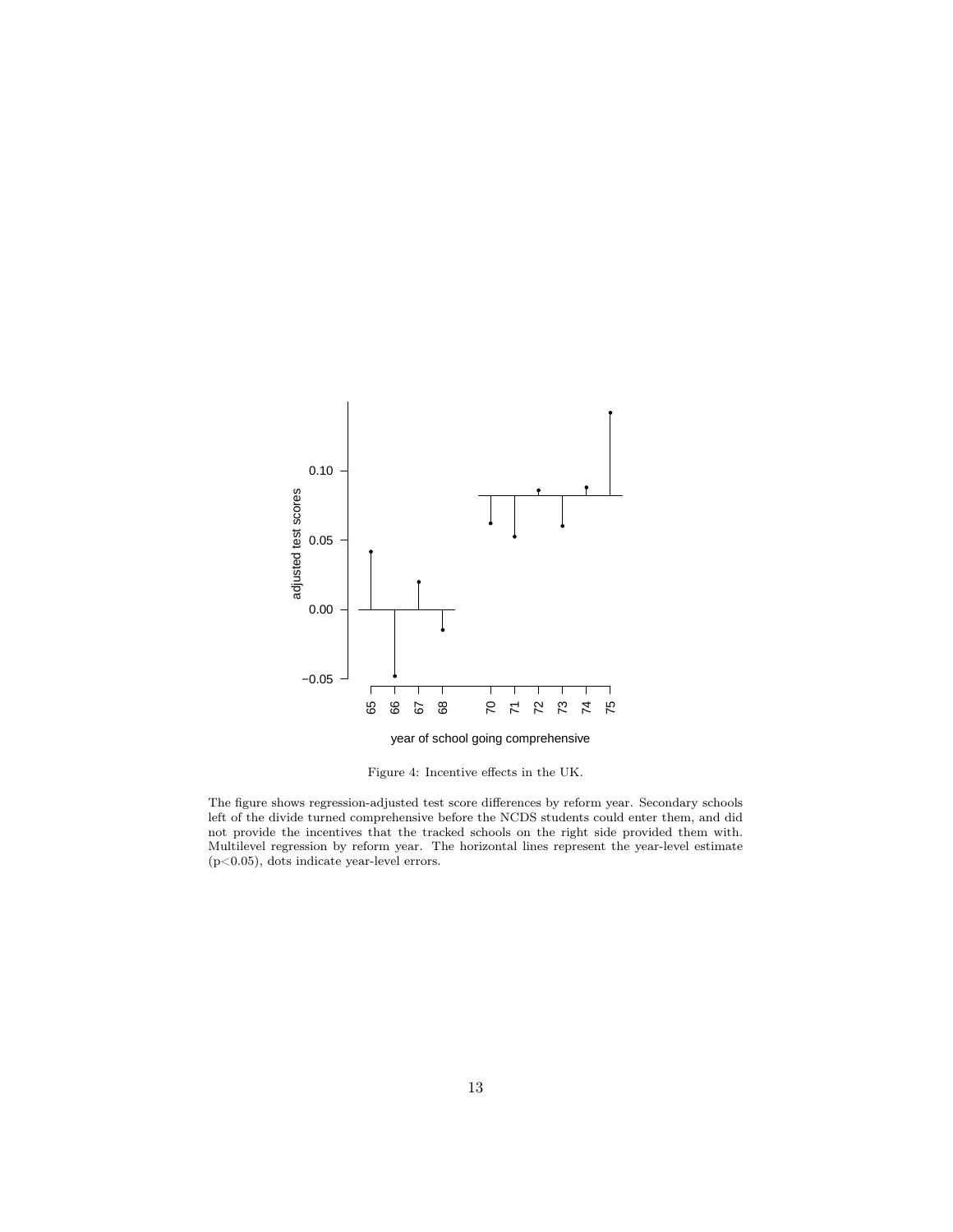While there was general agreement that the educational system needed to be improved, the question of whether tracking should be postponed at the same time led to intense debate. In 1950, parliament reached an agreement first to implement a comprehensive school in a select number of municipalities only. These schools were experimental, and had varying degrees of within-school tracking (Marklund, 1981).

In 1962 parliament accepted the general implementation of the nine-year comprehensive secondary school, with within-school differentiation only in the 9th grade, even if within-subject differentiation continued to exist at earlier ages. (Marklund, 1980; 1982; Richardson 1977/2004)

Sweden moved from a patchwork of schools and systems, many of them underresourced, to a single compulsory, comprehensive school. This changed the curriculum, the quality of education and its quantity. In the new system, families also received additional financial support now that they had to keep their children longer in school. (Marklund, 1981)

It is important to stress that the reform also involved changes in the first six grades of primary school. For example, the amount of English teaching was increased in part at the cost of Swedish. Though perhaps concentrated mainly in the years immediately following the 1950 decision, there was also experimentation with new teaching methods, involving less frontal instruction. (Marklund, 1981)

I use the first two cohorts of the longitudinal Evaluation Through Follow-up studies (Swedish abbreviation: UGU) collected by the Department of Pedagogics at the University of Gothenburg and Statistics Sweden (see Harnqvist, 2000) to see whether early test scores changed as a result of the reform. The surveys aimed to interview all born in Sweden on the 5th, 15th and 25th of each month in 1948 and 1953. The proportion of students for which background information is available is very high. For the 1948 cohort, the proportion of the target population for which background information is known is 98%. For the 1953 cohort this number is somewhat lower at 93% due to limited resources at Statistics Sweden at the time.

The majority of the 1948 cohort was in 6th grade in the academic year starting in 1960, at a time when experimentation with comprehensive schools was fully underway. When the 1953 cohort entered 6th grade in 1965, the comprehensive school had been implemented in a majority of municipalities.

I have data on spatial, verbal and inductive components of an age 12 ability test for most students, as well as standardized tests in mathematics for those who were in 6th grade of primary school. Like before, I transform each ability subscale into a standard normal distribution, take their first principal component and inflate it so that the standard deviation of the latent trait is one. I transform the math score distribution into a standard normal distribution as well, but unfortunately, I do not have enough information on subscores to estimate reliability ratios.

I have at least some information for 21877 students in 1020 municipalities in the full sample. As can be seen from Table 4, this decreases to 19946 students in 1013 municipalities for which I have information on IQ, and further to 17427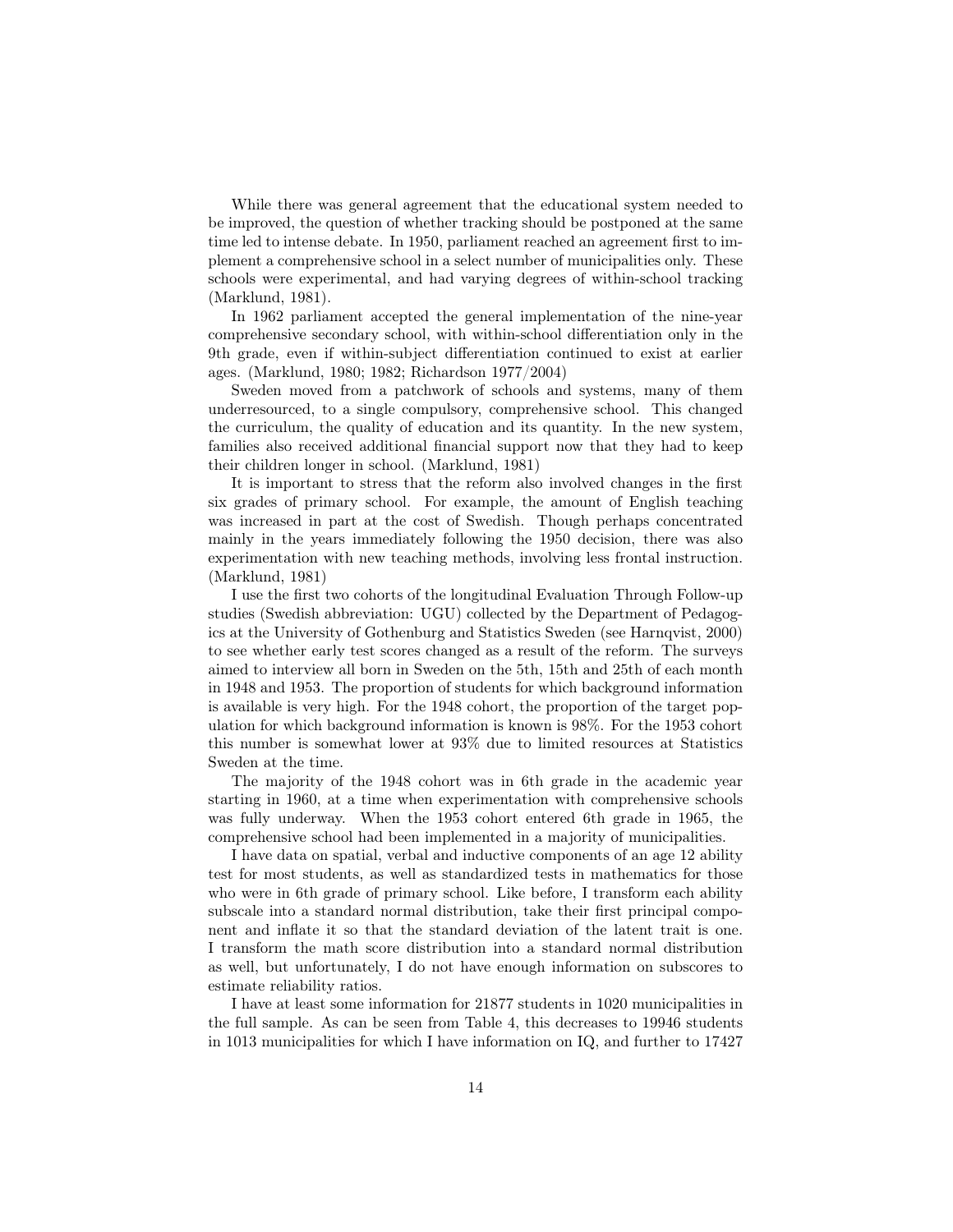| Table 4: Number of observations in the UGU 1948 and 1953 cohorts at age 12. |  |
|-----------------------------------------------------------------------------|--|
|-----------------------------------------------------------------------------|--|

|                 | students |       | municipalities |               |  |
|-----------------|----------|-------|----------------|---------------|--|
|                 |          | total | tracked        | comprehensive |  |
| all             | 21877    | 1020  |                |               |  |
| with IQ         | 19946    | 1013  |                |               |  |
| with math score | 17427    | 1005  |                |               |  |
| in 1960         | 9290     | 946   | 801            | 145           |  |
| in 1965         | 8137     | 930   | 313            | 617           |  |

students in 1005 municipalities for those which I have math scores as well.

While it may not be all too far from the truth that the students without IQ scores were missing at random conditional on covariates, the students with IQ scores but without a mathematics test score are not a random selection. They partly consist of those that were not in 6th grade at age 12 and of those that had transferred to an upper track school at an earlier age. There is thus a direct link between the comprehensive school reform and missingness on the mathematics test, at the very least because the comprehensive school reform abolished the upper track schools and subjected those students to the primary school math test. I will look at the effects of excluding this group further below.

I define a municipality as tracking if at least one student in the municipality is reported to be in a tracked school. According to this definition, 85% of municpalities in the final sample were tracked in 1960 and 34% were in 1965, and so a sizable proportion of municipalities changed tracking policies between those years. To illustrate the sensitivity of the results, I also use an alternative measure which Holmlund (2007) has collected from administrative sources. The correlation between the two measures is slightly above 90%.

I estimate variations of a fixed effects model

$$
y_i = \alpha + T_i\beta + M_i\gamma + C_i\delta + X_i\zeta + Z_i\theta + \varepsilon_i
$$
\n<sup>(7)</sup>

where  $y_i$  is a test score outcome,  $T_i$  municipal tracking status,  $M_i$  a matrix of municipality indicators,  $C_i$  a matrix of cohort indicators,  $X_i$  a matrix with municipality×cohort background variables,  $Z_i$  a matrix of individual background variables, and  $\varepsilon_i$  the error term. I weight individual observations with the inverse of the number of observations per municipality×cohort, and use standard errors clustered on the municipality level.

I have listed estimation results in Table 5. As can be seen from column (7), the effect of the reform on IQ scores seems to have been slightly negative, both for the tracking measure based on UGU and for the tracking measure based on administrative sources. In both cases, the null of no effect on IQ fits comfortably within the confidence intervals.

It is possible that we do not see a reform effect on IQ because IQ scores are harder to change through effort than other measures of achievement. I therefore also estimate effects on math scores. Columns (8) through (10) show results for the subsample for whom math scores are known. As can be seen from column (8), the reform effect on IQ is more negative in this sample, probably due to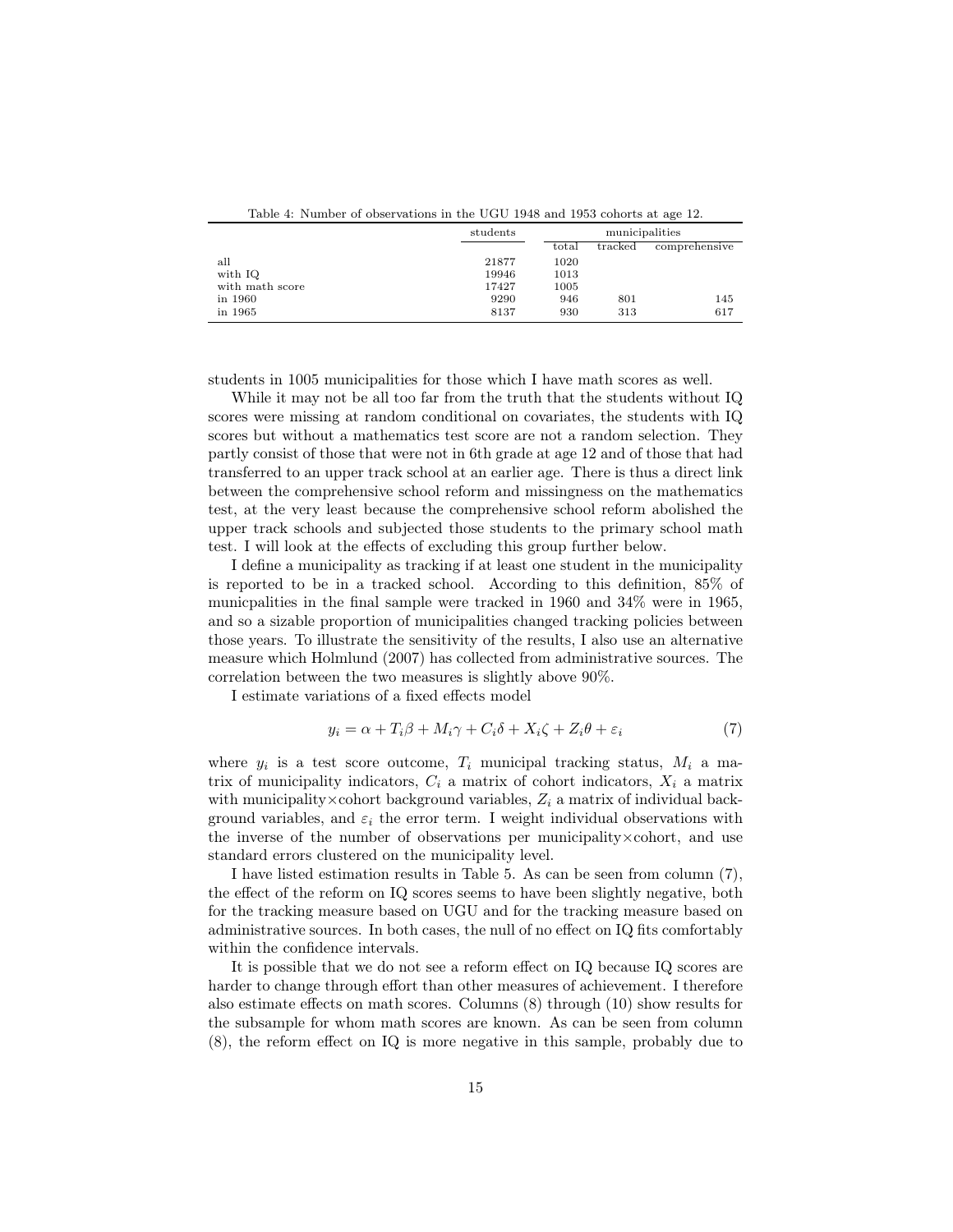| Dependent variable:                              | IQ.<br>(7) | IQ<br>(8) | math<br>(9) | math<br>(10) |
|--------------------------------------------------|------------|-----------|-------------|--------------|
|                                                  |            |           |             |              |
| Tracking information from UGU                    |            |           |             |              |
| tracking                                         | $-0.02$    | $-0.07$   | $-0.05$     | 0.00         |
|                                                  | 0.05       | 0.05      | 0.05        | 0.04         |
| ability controls                                 |            |           |             | yes          |
| observations                                     | 19946      | 17427     | 17427       | 17427        |
| municipalities                                   | 1013       | 1005      | 1005        | 1005         |
| Tracking information from administrative sources |            |           |             |              |
| tracking                                         | $-0.01$    | $-0.04$   | 0.01        | 0.05         |
|                                                  | 0.05       | 0.05      | 0.05        | 0.04         |
| ability controls                                 |            |           |             | yes          |
| observations                                     | 19916      | 17402     | 17402       | 17402        |
| municipalities                                   | 1009       | 1002      | 1002        | 1002         |

Table 5: The effects of the Swedish comprehensive school reform on early test scores.

Notes: All specifications include municipal fixed effects, cohort fixed effects and municipal and individual background characteristics. Municipality level clustered standard errors in italics.

selectively missing observations.

Column (9) shows the apparent effect on math scores in the subsample, but is it unclear what part selectivity plays in this estimate. Under the assumption that the true reform effect on IQ is zero, we can try to control for selectivity by including the three IQ subscores in the regression. I do this in the last column. The estimate of the reform effect on math scores is now zero for the UGU based tracking measure, and moderately positive for the tracking measure based on administrative sources.

In the end, it is hard to draw conclusions on incentive effects of tracking based on the Swedish comprehensive school reform. None of the estimates are significantly different from zero. At the same time, confidence intervals are wide enough to include effects of the size estimated in the UK.

Moreover, the reform changed many aspects of education simultaneously, and what we measure are the combined effects of multiple mechanisms. The reform changed the pre-test curriculum and pre-test teaching styles, it lowered the cost of continued education and changed the amount of compulsory education. It is possible that what we are measuring is a positive incentive effect of tracking canceled out by other aspects of the reform. In this respect, the British reform was a much cleaner policy experiment than the Swedish one.

#### 4. A cross-country comparison

The International Association for the Evaluation of Educational Achievement administers various standardized tests in a large number of countries. This allows us to look for incentive effects cross-sectionally. I use two waves of two of the most well-known studies: the Trends in International Mathematics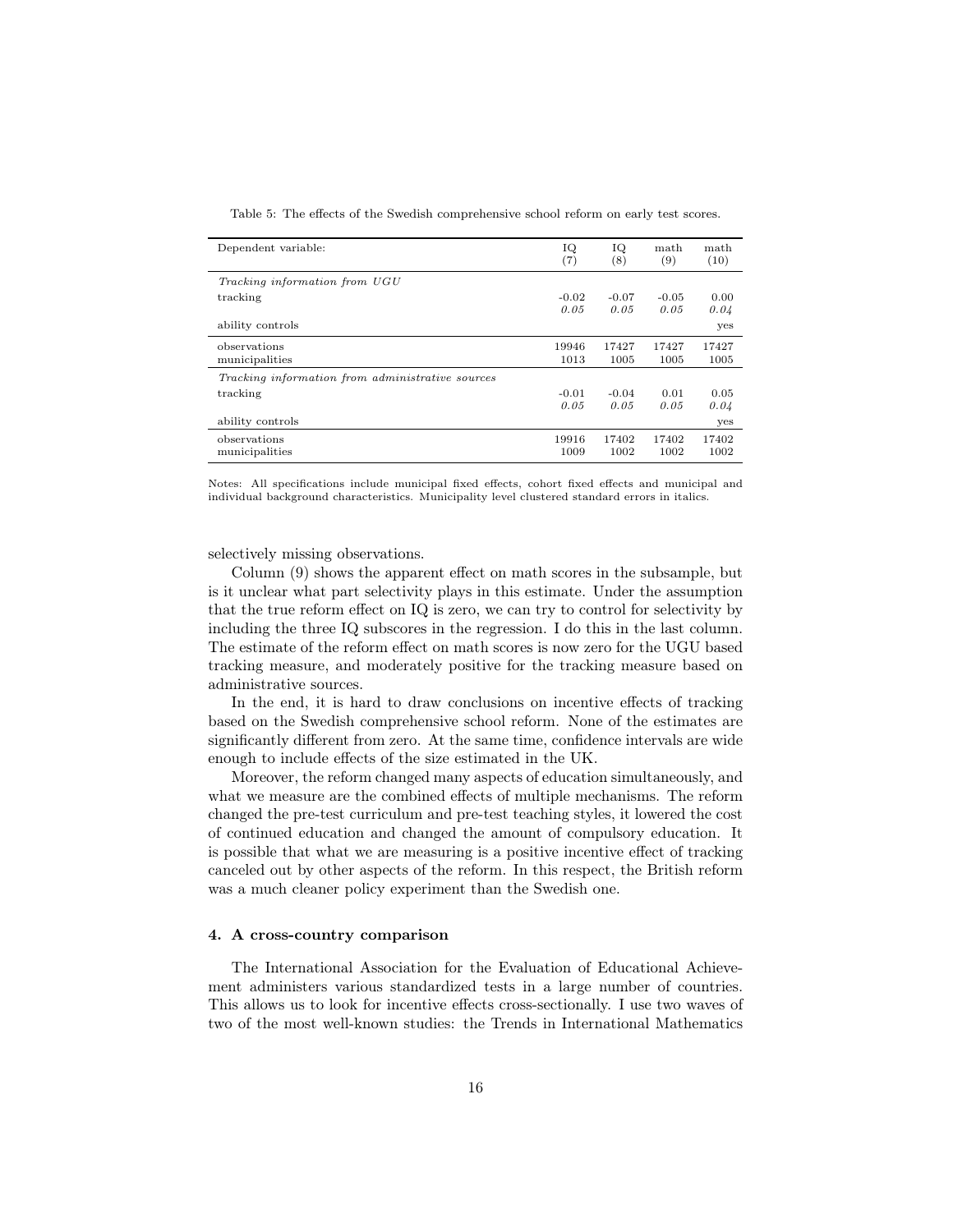and Science Study TIMSS, and the Progress in International Reading Literacy Study PIRLS (IEA, 1995; 2001; 2003; 2006). PIRLS is an internationally comparable early age reading literacy survey. TIMSS surveys mathematics and science literacy at three different grades, of which I use the earliest. I take the average of TIMSS mathematics and science scores to get a more general measure of achievement.

Both surveys aim to test a representative sample of the population of fourth graders in the participating countries, with the exception of TIMSS 1995 which also tests third graders. In the main specification, I remove the third graders from the sample in order to make the test scores more comparable across surveys.

I make no attempts to estimate reliability ratios in these data, and I standardize the achievement measures to have standard deviation one in the student population in my sample. Rindermann (2007) finds high correlations between country means in international achievement surveys. This is an indication that measurement problems in international surveys are perhaps not as large as one could otherwise think, at least when it comes to country means.

I take tracking information mainly from the Eurybase database (Eurydice, 2008), supplemented with information from Wikipedia and from various countries' ministry of education websites. The tracking variable I will use is the age at which a substantial proportion of students will be tracked into different schools. This definition is close to that of Hanushek and Woessmann (2006). Even though I try to pinpoint the start of tracking in each country to an exact age, I use a dummy variable in the analysis, indicating tracking at an age of 12 or earlier. Though this seems somewhat arbitrary, it is not more so than to assume that incentive effects would be linear in years. Nevertheless, results are robust to using a different cutoff, or using a continuous tracking age instead.

As control variables, I use real per capita purchasing power-adjusted GDP (expressed in 10 000 USD) from the Penn World Table (2006) as well as educational expenditures as a percentage of GDP from the World Bank EdStat database (2011). For GDP, the year of observation is always 1995. For educational expenditures, it is the available observation the closest to 1995. To make it easier to interpret the estimates, I have listed the means and standard deviations of these variables in cTable 6.

I limit the sample to countries that are members of the European Economic Area or EEA. Not only is the EEA a more homogeneous group of countries, reducing omitted variable bias, my tracking measure used is most relevant in a European context, as it does not capture the within-school tracking and other, less explicit forms of stratification present in other parts of the world (Betts, 2010). The sample size for the baseline regressions is 471638 students in 28 countries.

As in the analysis of the UK school reform, I estimate a multilevel model to take into account the correlated outcomes of individuals that share a class, school or country. The error structure in all specifications is nested, and given by

$$
\varepsilon \equiv \varepsilon_{cn} + \varepsilon_s + \varepsilon_{cl} + \varepsilon_i
$$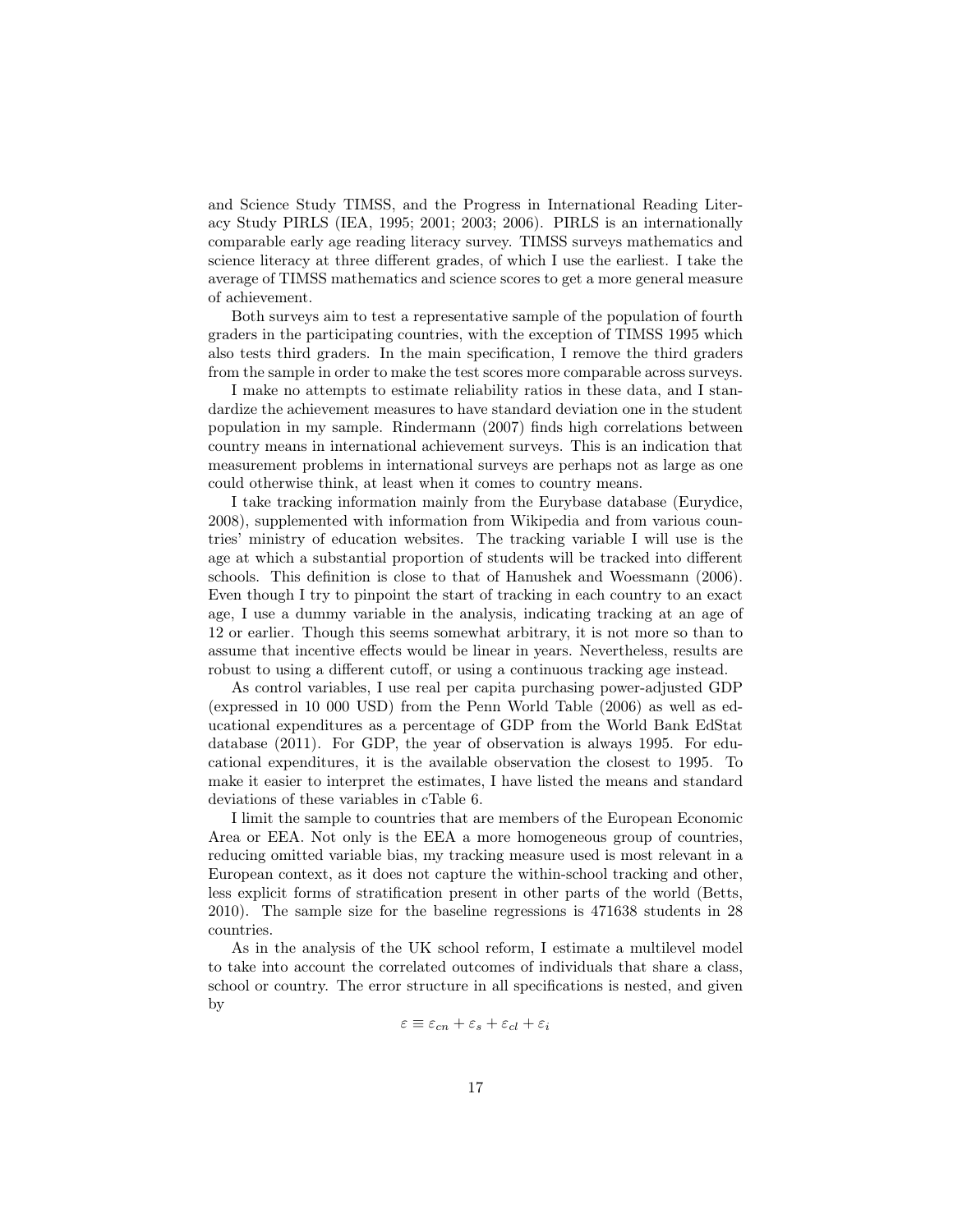where subscripts  $cn$ , s,  $cl$  and  $i$  stand for country, school, class and individual respectively. Standard errors are calculated at the country level.

weighting<br>by student by by country variable  $\mu$   $\sigma$   $\mu$   $\sigma$ test score 0.00 1.00 -0.14 1.00 per capita GDP ('0 000 1995 USD) 0.32 0.47 0.32 0.47 educational expenditures (%GDP) 1.76 0.54 1.54 0.70 students and the state of the state of the state of the state of the state of the state of the state of the state of the state of the state of the state of the state of the state of the state of the state of the state of t countries 28

Table 6: Cross-country data: means and standard deviations.

The first specification gives the raw relationship between individual scores  $y_{cn,s,cl,i}$ , and the country-level tracking regime  $T_{cn}$ . I add an variable  $D_s$ , indicating whether the score is a PIRLS or a TIMSS score.

$$
y_{cn,s,cl,i} = \alpha + T_{cn}\beta + D_s\gamma + \varepsilon \tag{11}
$$

The results from estimating this equation can be seen from column (11) in Table 7. Countries with early tracking clearly have higher score means, with the mean difference as large as 0.35 standard deviations of EEA student test scores.

There is no reason to assume that the estimated effect is not due to some third factor. I add real per capita GDP and educational expenditure as controls in the next specification. Both variables are contained in the country level matrix  $C_{cn}$ .

$$
y_{cn,s,cl,i} = \alpha + T_{cn}\beta + D_s\gamma + C_{cn}\delta + \varepsilon
$$
\n(12)

The estimates from this specification can be seen from column (12). Differences in economic development are not behind the correlation between tracking and early test scores. Estimated incentive are now even slightly higher at 0.38 standard deviations.

I have illustrated the estimate from specification (12) in Figure 5. Test scores are clearly decreasing in the number of years the tracking point lies ahead of grade 4. A specification linear in age may seem to fit the data better, but the results would become more sensitive to the exact tracking ages we assign to late tracking countries.

Hanushek and Woessmann make a slightly different assessment of the tracking age, even if they define tracking in the same way. A re-run of my regressions with an age 14 tracking dummy based on the Hanushek and Woessmann variable leaves my results almost unchanged.

Because TIMSS 1995 tests at both grade three and four, we can see if the estimates are larger in fourth than in third grade. To do this, I include an interaction between tracking policies and grade in a sample limited to TIMSS 1995. As can be seen from column (13), the test score gap between early and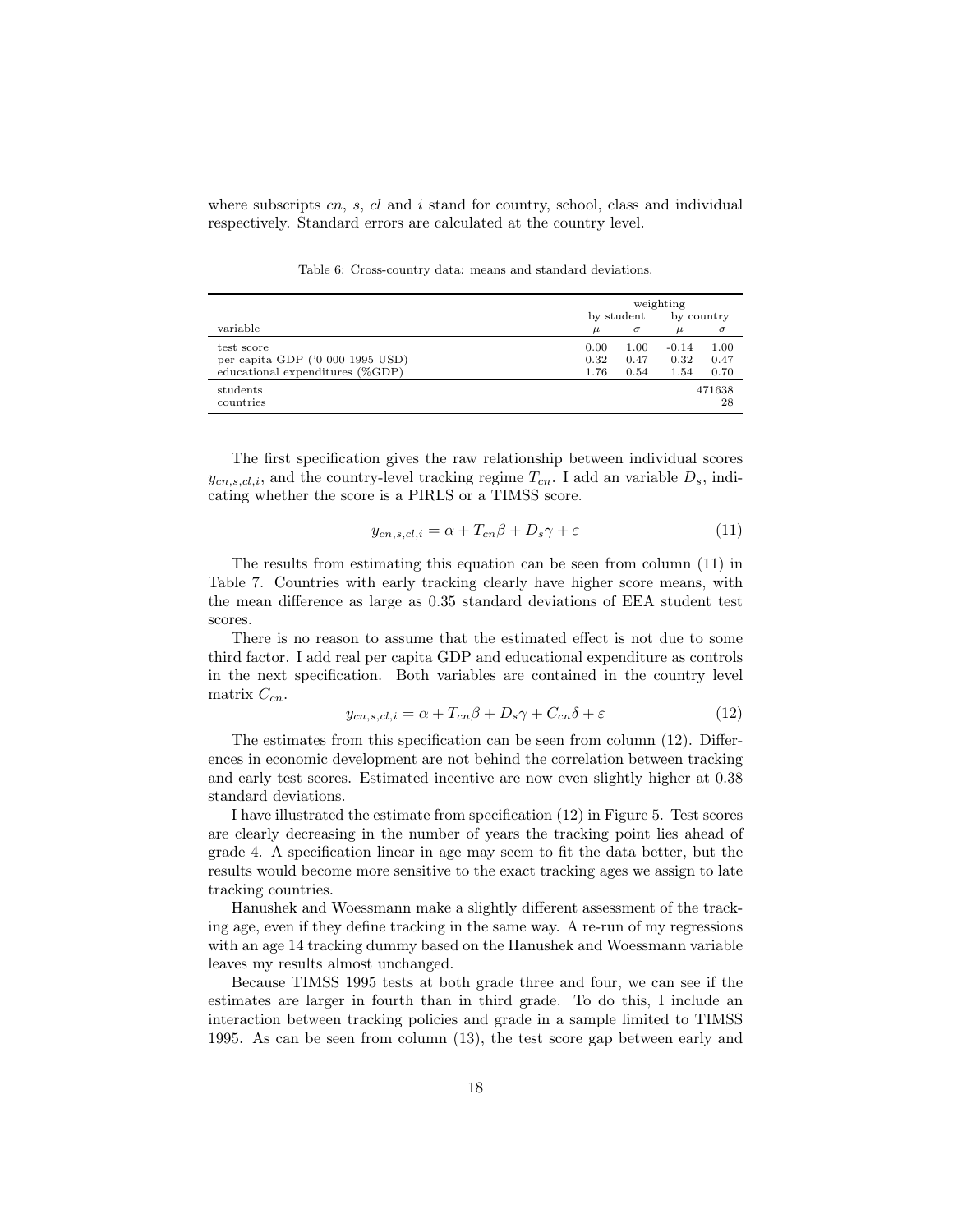| Dependent variable: early age achievement |              |                 |                 |
|-------------------------------------------|--------------|-----------------|-----------------|
|                                           | (11)         | (12)            | (13)            |
| tracking $(T)$                            | 0.35<br>0.10 | 0.38<br>0.11    | 0.44<br>0.19    |
| GDP                                       |              | $-0.01$<br>0.07 | $-0.04$<br>0.16 |
| expenditures                              |              | 0.03<br>0.04    | 0.05<br>0.07    |
| grade four                                |              |                 | 0.82<br>0.03    |
| $T \times$ grade four                     |              |                 | 0.10<br>0.05    |
| students<br>countries                     | 471638<br>28 | 471638<br>28    | 151108<br>14    |

Table 7: The relationship between tracking and early test scores across countries.

Notes: GDP is per capita, and expressed in tens of thousands of 1995 US dollars. Educational expenditures are expressed as a percentage of GDP. Country level standard errors in italics.



Figure 5: International test scores by age of tracking.

The figure is an illustration of specification (12). Early tracking countries have higher regression-adjusted early test scores. The solid lines represent the estimate of  $\beta$ , dots indicate the country-level errors. The horizontal axis has been jittered slightly to improve visibility.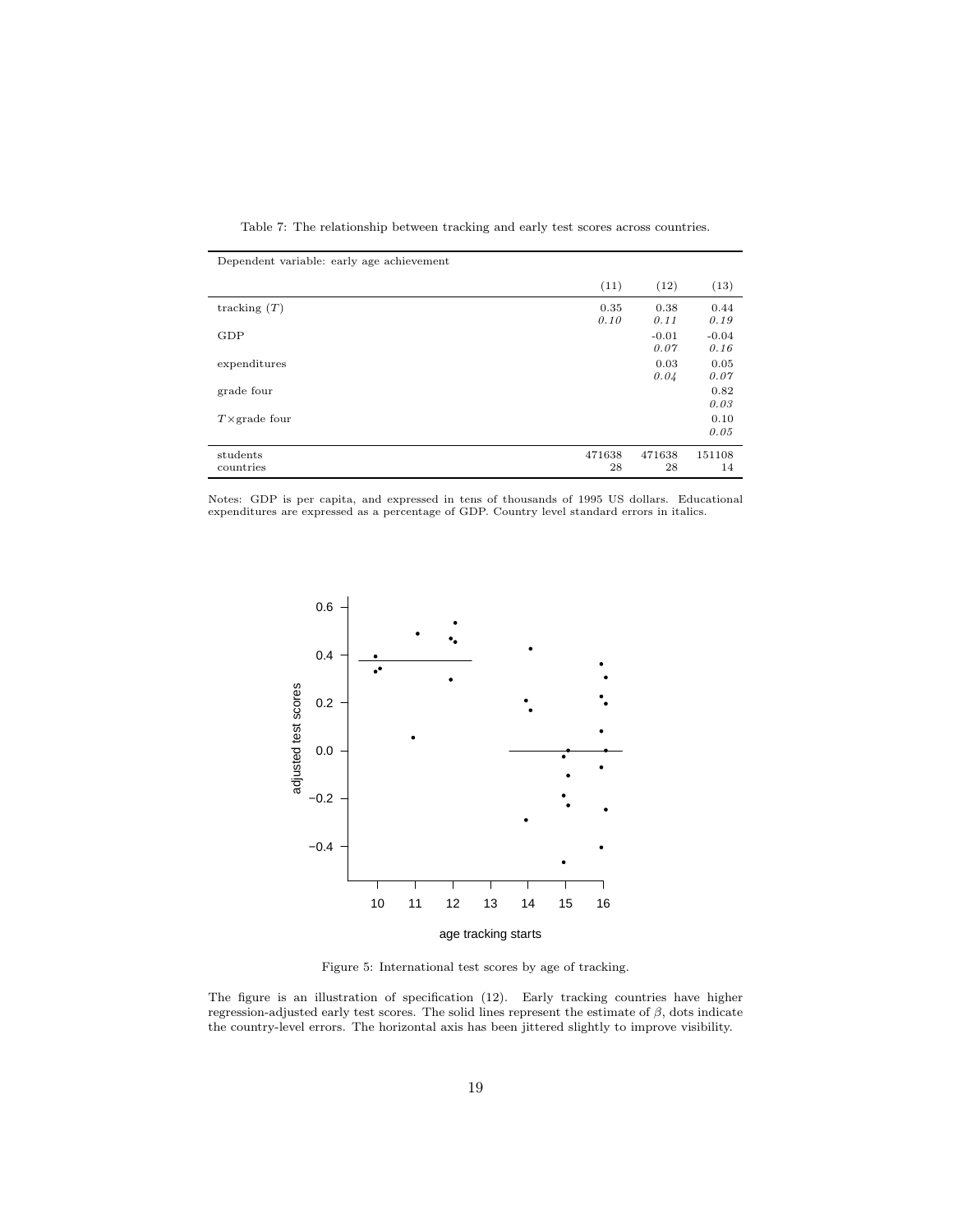

Figure 6: A widening gap in international test scores.

The gap between early and late tracking countries' regression-adjusted test scores increases between grades three and four. Arrows are drawn between countries' third and fourth grade regression-adjusted means so that the size and direction of each arrow indicates that country's score change between grades three and four.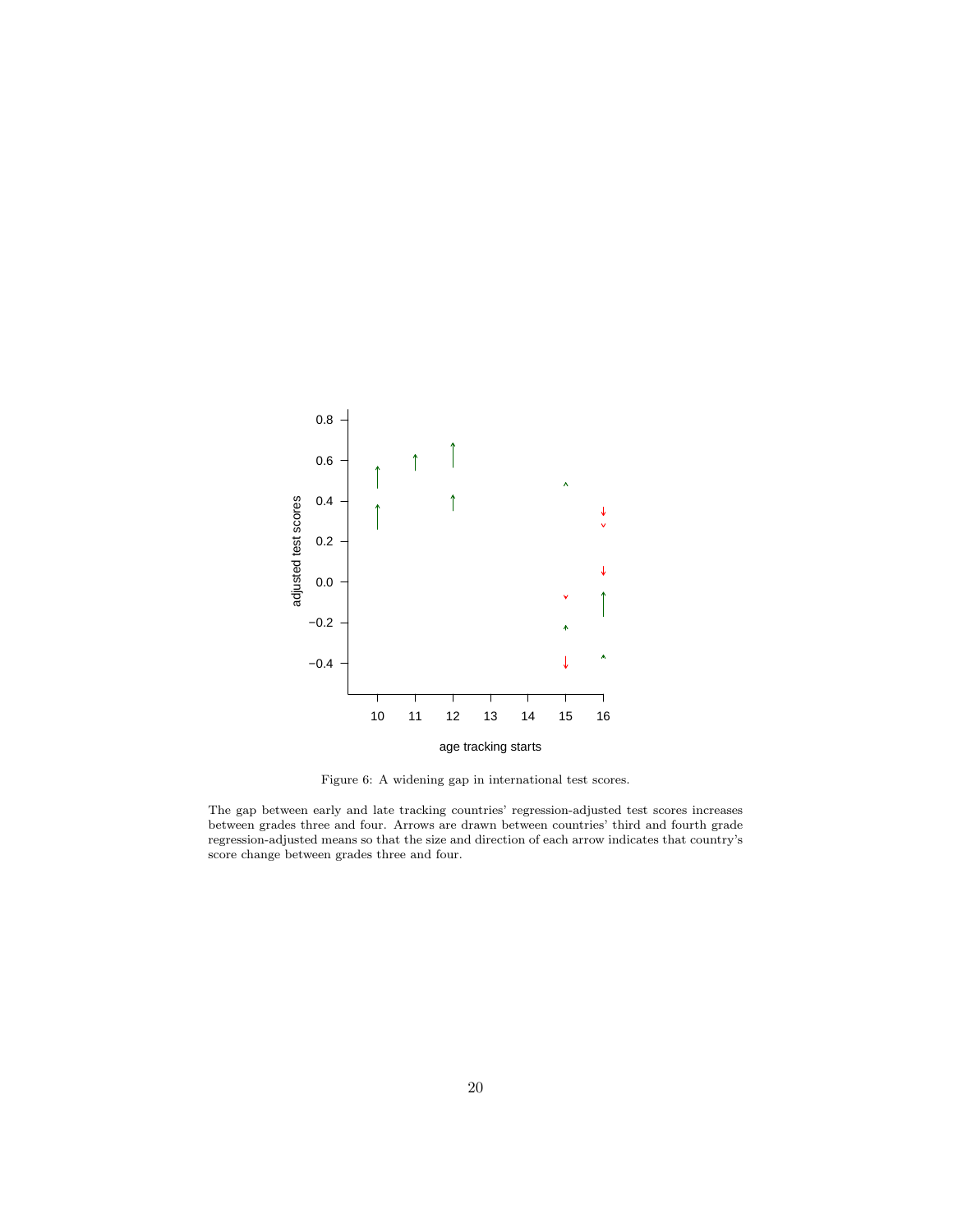late tracking countries is significantly diverging between grades three and four. As can also be seen from Figure 6, all five early tracking countries on the left side of the figure increase their relative performance between the two grades.

All in all, it is clear that there is a robust and strong gap in early test scores between early and late tracking countries. This gap is widening between grades three and four, and as we know from Hanushek and Woessmann, closing between grades four and eight or nine.

Even if these measured international differences are unlikely to to reflect an unidirectional causal link between tracking and early test scores only, they illustrate a remarkable but poorly understood pattern. My analysis shows that factors related to economic development are unlikely to be behind the gap, while the increase in the test score gap between grades three and four is suggestive of incentive effects as at least a partial explanation. The fact that we do not know what other factors contribute to the widening and closing of the test score gap only underlines that we should take great care in interpreting and using international test score data.

## 5. Discussion

Given economic intuition as well as previous empirical research on highstakes testing, it should be expected that tracking has an incentive effect on test scores before its start; parents, teachers and students should all be expected to respond to the incentives created.

In this paper, I find empirical evidence to support this hypothesis. In UK data, tracking causes an average incentive effect of around 0.10 UK standard deviations. This effect is almost entirely driven by those who have a reasonable probability of entering the upper track, for whom the estimated effect is 0.17 standard deviations.

Within the European Economic Area, tracking is associated with 0.38 standard deviations higher scores. Both estimates are large, but the UK estimate is smaller than the  $0.2-0.3$  Jacob (2005) finds for a high-stakes test, while the international estimate is probably including other factors in addition to the causal effect of tracking on early test scores.

Estimates based on the Swedish comprehensive school reform are centered around zero. This can be explained by the fact that the Swedish reform consisted of many simultaneous policy changes, also to primary schools. At the same time, precision is too low to rule out sizable positive or negative effects of the Swedish comprehensive school reform on early test scores.

Incentive effects of tracking have a number of implications. First, they illustrate that early age educational outcomes are endogenous with respect to later age educational policies. Individuals are forward-looking, and measured outcomes are a result of policies at both earlier and later ages than the age of measurement. Consequently, we should not use test scores at a certain age to evaluate policies before that age without taking into account policies after that age as well.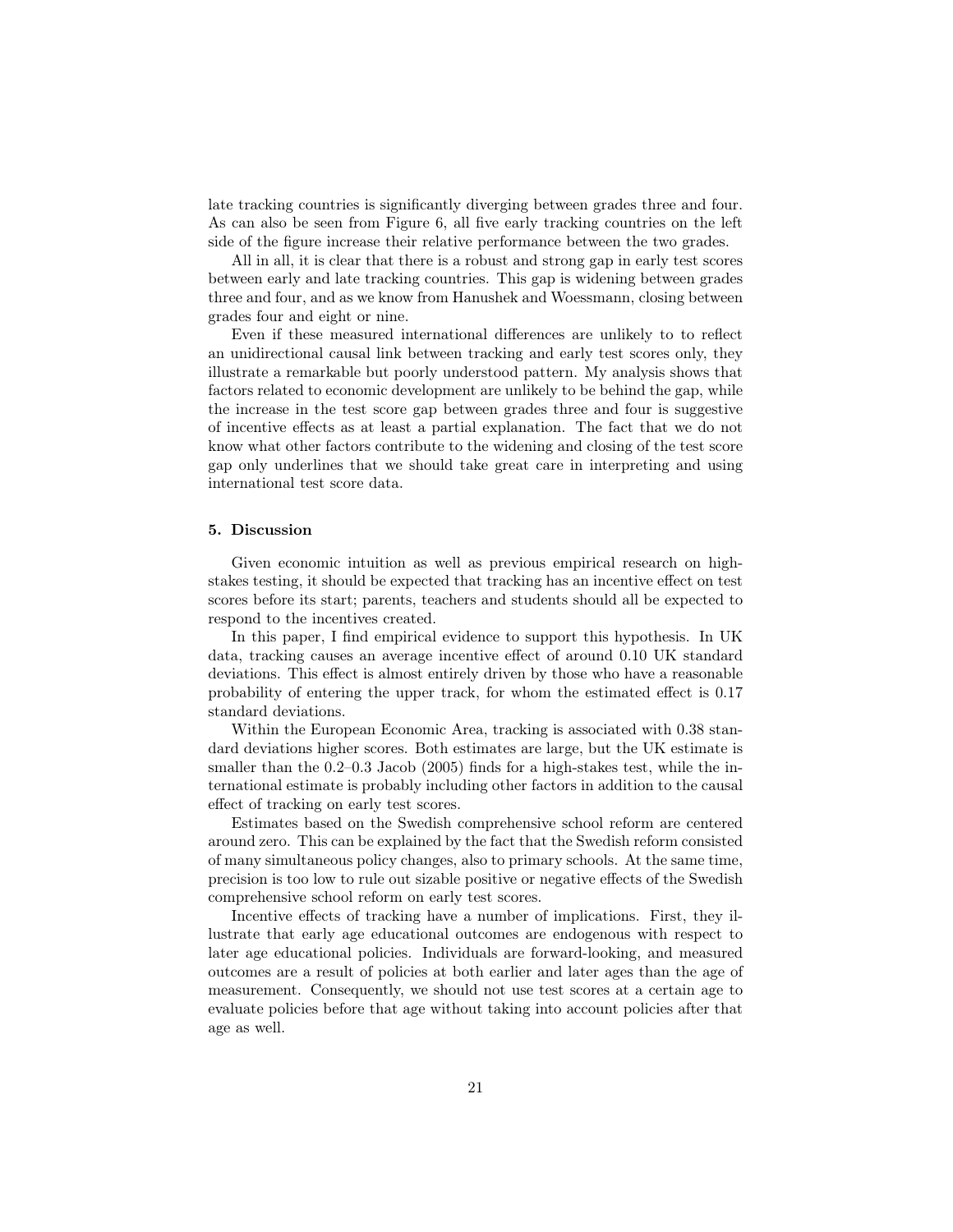Methodological implications extend to analyses where the early test scores are not themselves the outcome of interest. Value added specifications are regularly used to control for unobservables (see e.g. Todd and Wolpin, 2003). Such specifications can lead to biased estimates if the early age outcomes are affected by the policy under consideration.

In international data, the test score gap between early and late tracking countries increases between grades three and four, then closes between grades four and eight or nine. Hanushek and Woessmann (2006) argue that the comprehensive middle schools catch up to tracked ones because they are more efficient, but this need not be true if what we observe is actually the fading out of differential early incentive effects.

This point holds even if the widening and subsequent closing of the test score gap is due to other factors correlated with, but not caused by tracking. For example, if the countries that have gone through comprehensive school reforms are also the countries that concentrate on social and other noncognitive skills in primary school but catch up on hard skills in middle school, value-added estimates will still fail to recover the causal efficiency effects of comprehensive middle schools.

The existence of incentive effects can invalidate the use of early outcomes in some 'placebo tests' as well. In a carefully controlled experiment, we may expect to find no difference between pre-treatment outcomes in treatment and control groups. In the case of natural experiments, subjects may however be aware of their future treatment status, and act on it. For example, Manning and Pischke (2006) reject UK studies on tracking because they find that test score growth between age 7 and 11 is correlated with tracking policies after the age of 11. I argue that this correlation is exactly what we should expect.

Incentive effects of tracking also add a line of evidence to the literature on incentives in education. There are clear parallels between the start of tracking in early tracking systems on the one hand, and the minimum competency exams and curriculum-based external exit exams that are commonly held a few years later. The results presented in this paper show that this kind of incentives are not only important at the end middle or high school, but can also affect outcomes at the end of primary school.

Even so, it is not clear that early tracking is a good instrument to increase competition and incentives in schools. Early tracking has a cost associated with it in terms of inequality and probably also in intergenerational mobility, and if comprehensive students do indeed catch up, its effects on later age outcomes may not be very large. It is not even clear whether increased early test scores reflect improved learning rather than improved test-taking skills (cf. Klein, Hamilton, McCaffrey and Stecher, 2000; Jacob, 2005; Almlund, Duckworth, Heckman and Kautz, 2011, section 5.6). Increased incentives of tracking can also have more direct negative effects on intrinsic motivation and well-being (cf. Juerges, Schneider, Senkbeil and Carstensen, 2012), and we may actually want to delay tracking in places where primary school children are already under high pressure to achieve.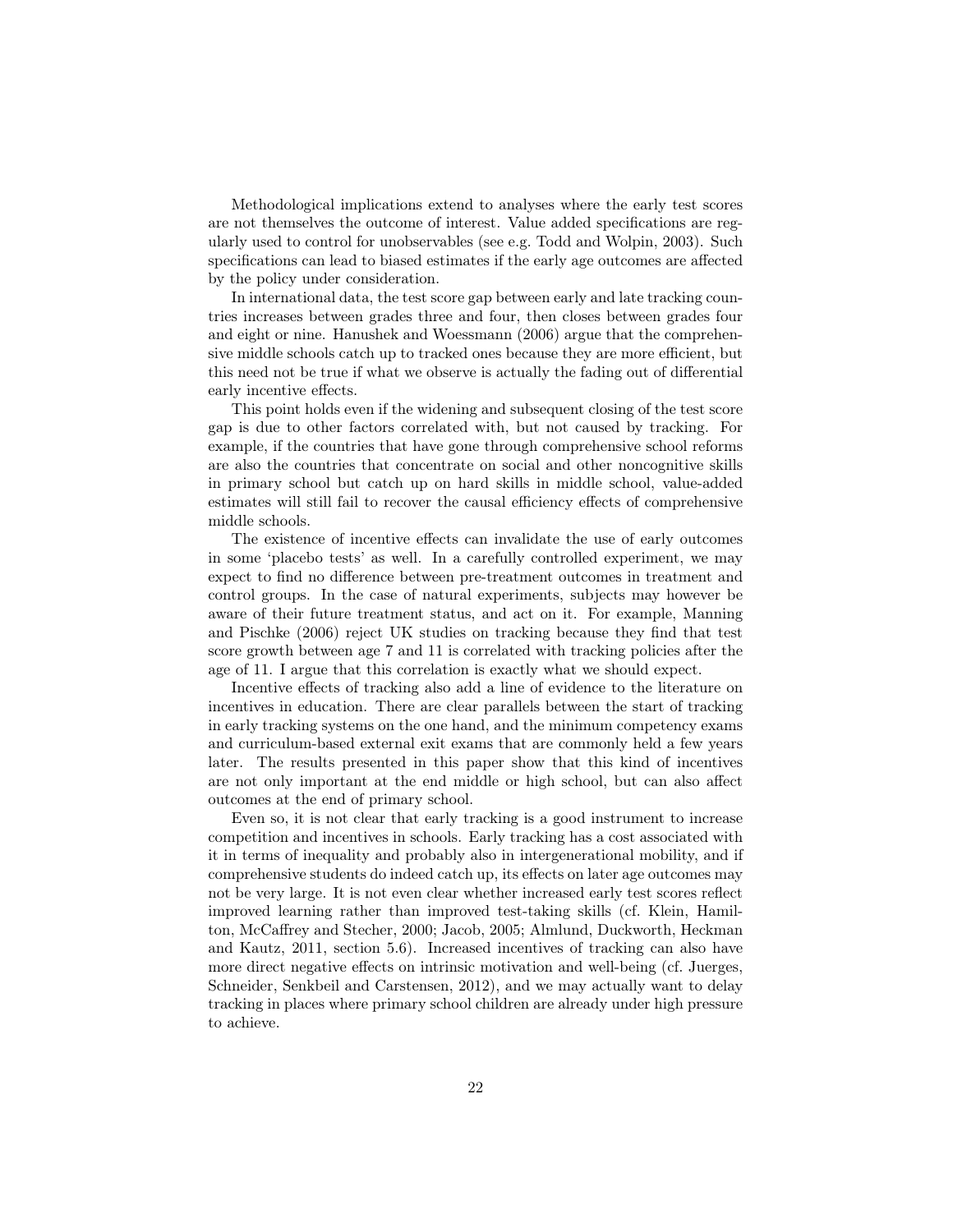## Acknowledgments

I thank Tuomas Pekkarinen, Markus Jäntti, Ludger Woessmann, Heikki Kauppi, Jonas Lagerström, Sari Kerr, Roope Uusitalo, Elias Einiö, Sangjun Jeong, Fabian Pfeffer, Sharon Simonton, Anders Stenberg, John Micklewright, Oskar Nordström Skans as well as participants at various conferences and workshops for their kind help and advice. I gratefully acknowledge financial support from Yrjö Jahnssonin säätiö, Stiftelsens för Åbo Akademi forskningsinstitut, Bröderna Lars och Ernst Krogius forskningsfond, Åbo Akademis jubileumsfond, and from the Academy of Finland.

#### References

- Almlund, M., Duckworth, A., Heckman, J., & Kautz, T. (2011). Personality psychology and economics. (pp.  $1 - 181$ ). Elsevier volume 4 of Handbook of the Economics of Education.
- Benn, C., & Chitty, C. (1996). Thirty years on: is comprehensive education alive and well or struggling to survive? . David Fulton Publishers.
- Betts, J. (2010). The economics of tracking in education. Handbook of the Economics of Education, 3.
- Bishop, J. (2006). Drinking from the fountain of knowledge: Student incentive to study and learn-externalities, information problems and peer pressure. Handbook of the Economics of Education, 2, 909-944.
- Eisenkopf, G. (2009). Student Selection and Incentives. Zeitschrift fur Betriebswirtschaft, 79, 563–577.
- Eurydice information network on education in Europe (2008). Eurybase database on education systems in Europe. Http://www.eurydice.org.
- Galindo-Rueda, F., & Vignoles, A. (2004). The heterogeneous effect of selection in secondary schools: understanding the changing role of ability. IZA discussion paper no. 1245.
- Gelman, A., & Hill, J. (2007). Data analysis using regression and multilevel/hierarchical models. Cambridge University Press.
- Hanushek, E., & Woessmann, L. (2006). Does educational tracking affect performance and inequality? Differences-in-differences evidence across countries. The Economic Journal, 116, C63-C76.
- Holmlund, H. (2007). A researcher's guide to the Swedish compulsory school reform. Swedish Institute for Social Research (SOFI) Working Paper 9/2007.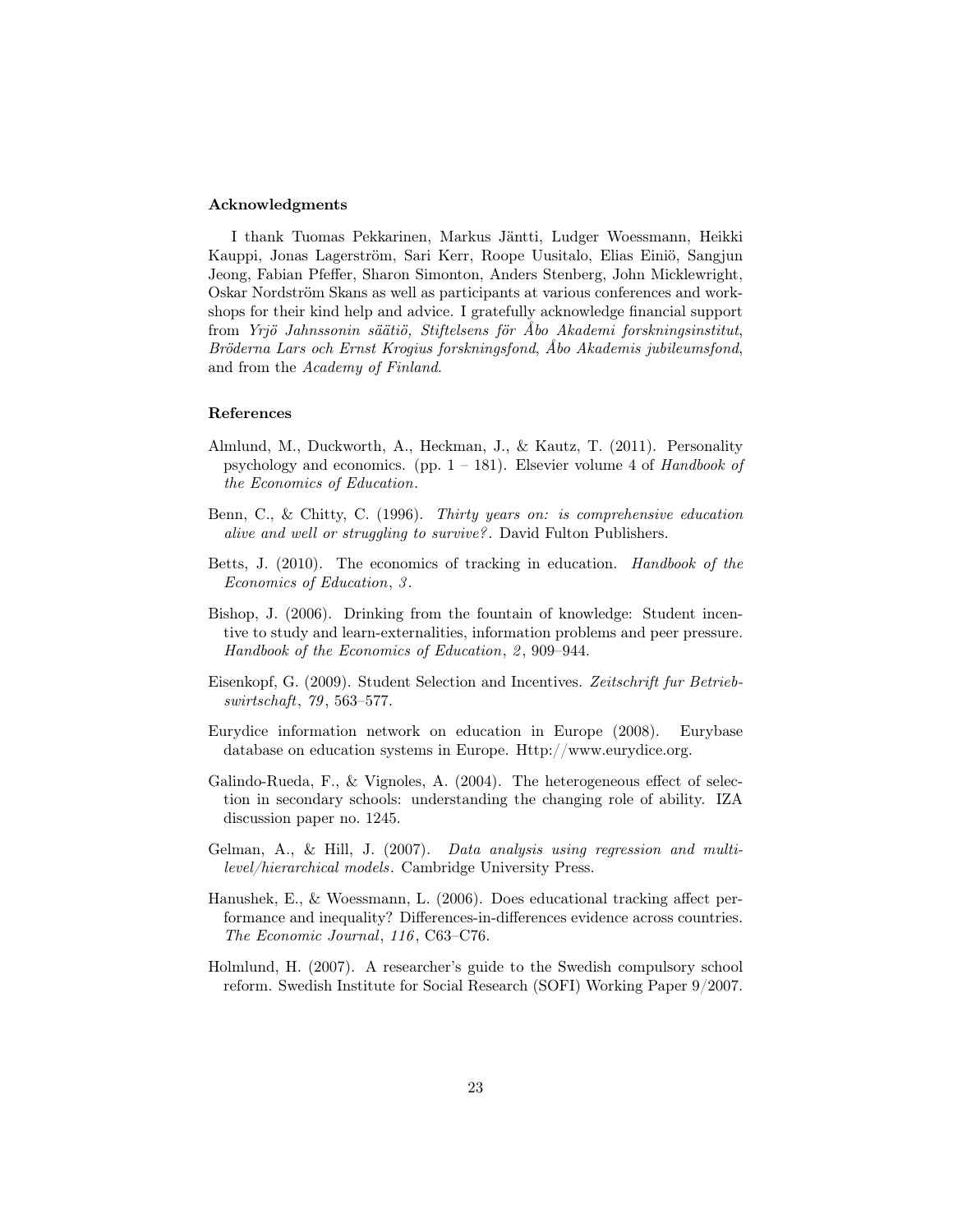- Härnqvist, K. (2000). Evaluation through follow-up. A longitudinal program for studying education and career development. I C.-G. Janson (Red.). Seven Swedish longitudinal studies in behavioural science, . Distributer: Swedish National Data Service (SND).
- IEA (1995). Trends in International Mathematics and Science Study TIMSS.
- IEA (2001). Progress in International Reading Literacy Study PIRLS.
- IEA (2003). Trends in International Mathematics and Science Study TIMSS.
- IEA (2006). Progress in International Reading Literacy Study PIRLS.
- Jacob, B. (2005). Accountability, incentives and behavior: The impact of highstakes testing in the Chicago Public Schools. Journal of Public Economics, 89 , 761–796.
- Juerges, H., Schneider, K., Senkbeil, M., & Carstensen, C. (2012). Assessment drives learning. the effect of central exit exams on curricular knowledge and mathematical literacy. *Economics of Education Review*, 31, 56–65.
- Kerckhoff, A., Fogelman, K., Crook, D., & Reeder, D. (1996). Going comprehensive in England and Wales: a study of uneven change. Woburn Press.
- Klein, S., Hamilton, L., McCaffrey, D., & Stecher, B. (2000). What do test scores in Texas tell us. Education Policy Analysis Archives, 8, 1-22.
- Koerselman, K. (2011). Bias from the use of mean-based methods on test scores. Swedish Institute for Social Research (SOFI) Working Paper 1/2011.
- Manning, A., & Pischke, J. (2006). Comprehensive versus selective schooling in England and Wales: what do we know? NBER working paper no. 12176.
- Marklund, S. (1980). Skolsverige 1950-1975. Del 1. 1950 års reformbeslut. Liber UtbildningsFörlaget.
- Marklund, S. (1981). Skolsverige 1950-1975. Del 2. Försöksverksamheten. Liber UtbildningsFörlaget.
- Marklund, S. (1982). Skolsverige 1950-1975. Del 3. Från Visbykompromissen till SIA. Liber UtbildningsFörlaget.
- Neal, D., & Schanzenbach, D. (2010). Left behind by design: Proficiency counts and test-based accountability. The Review of Economics and Statistics, 92, 263–283.
- Pinheiro, J., & Bates, D. (2009). Mixed-effects models in S and S-PLUS. Springer Verlag.
- PWT (2006). Penn world table version 6.2. Alan Heston, Robert Summers and Bettina Aten; Center for International Comparisons of Production, Income and Prices at the University of Pennsylvania.